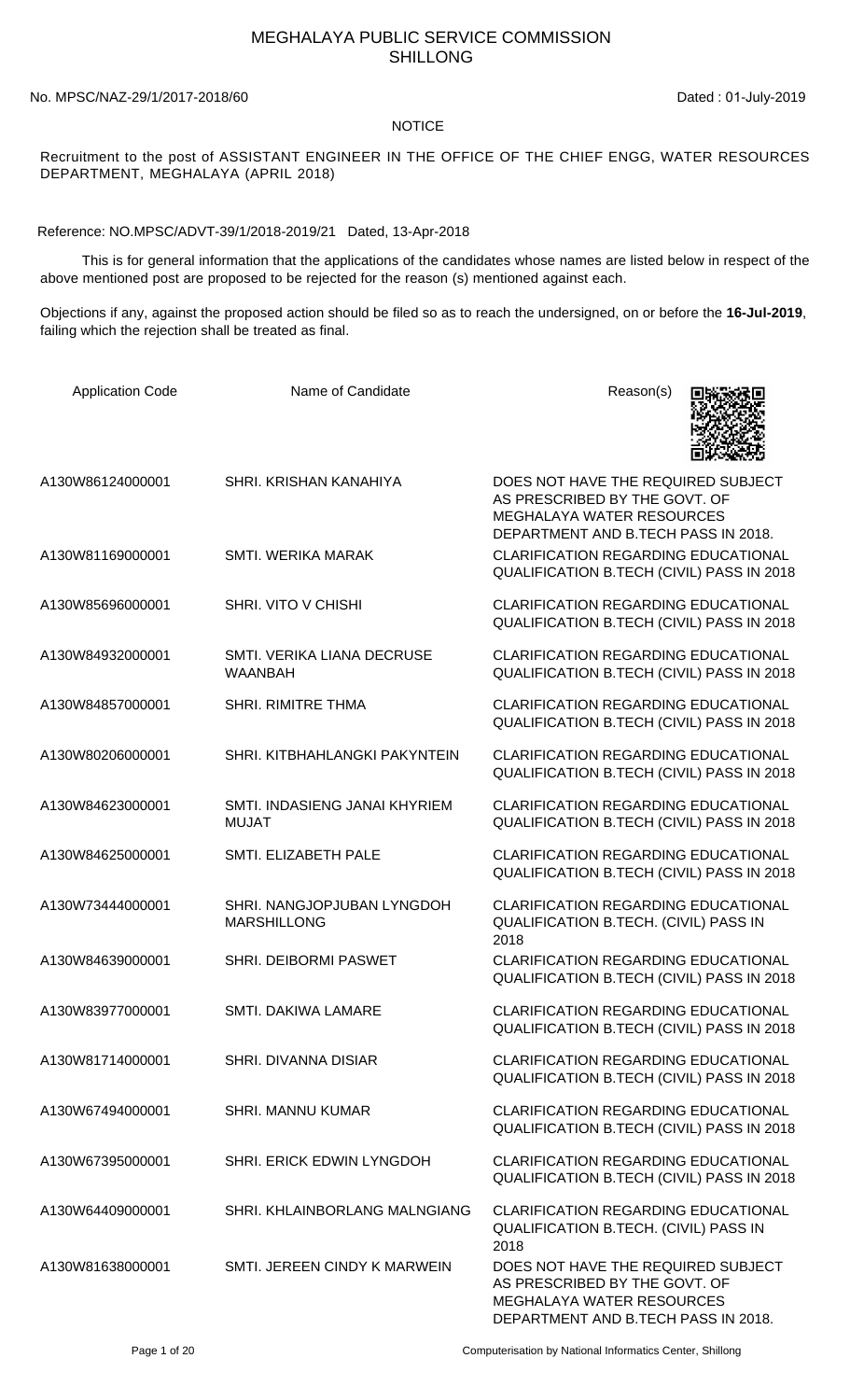| <b>Application Code</b> | Name of Candidate             | Reason(s)                                                                                                                                      |
|-------------------------|-------------------------------|------------------------------------------------------------------------------------------------------------------------------------------------|
| A130W82569000001        | SHRI. ANDY WHITEFIELD WAHLANG | DOES NOT HAVE THE REQUIRED SUBJECT<br>AS PRESCRIBED BY THE GOVT. OF<br><b>MEGHALAYA WATER RESOURCES</b><br>DEPARTMENT AND B.TECH PASS IN 2018. |
| A130W80340000001        | SHRI. ALVIN CLINTON LYNGWA    | DOES NOT HAVE THE REQUIRED SUBJECT<br>AS PRESCRIBED BY THE GOVT. OF<br><b>MEGHALAYA WATER RESOURCES</b><br>DEPARTMENT AND B.TECH PASS IN 2018. |
| A130W86125000001        | SHRI. DEEPAK DEEPAK           | DOES NOT HAVE THE REQUIRED SUBJECT<br>AS PRESCRIBED BY THE GOVT. OF<br><b>MEGHALAYA WATER RESOURCES</b><br>DEPARTMENT AND B.TECH PASS IN 2018. |
| A130W86123000001        | <b>SHRI. PRAVEEN SAINI</b>    | DOES NOT HAVE THE REQUIRED SUBJECT<br>AS PRESCRIBED BY THE GOVT. OF<br><b>MEGHALAYA WATER RESOURCES</b><br>DEPARTMENT AND B.TECH PASS IN 2018. |
| A130W73114000001        | SMTI. PALEISHA KHARJANA       | DOES NOT HAVE THE REQUIRED SUBJECT<br>AS PRESCRIBED BY THE GOVT. OF<br><b>MEGHALAYA WATER RESOURCES</b><br>DEPARTMENT AND B.TECH PASS IN 2018. |
| A130W65641000001        | SMTI. PENIMA R MARAK          | DOES NOT HAVE THE REQUIRED SUBJECT<br>AS PRESCRIBED BY THE GOVT. OF<br><b>MEGHALAYA WATER RESOURCES</b><br>DEPARTMENT AND B.TECH PASS IN 2018. |
| A130W72118000001        | <b>SHRI. RAM SUCHIANG</b>     | DOES NOT HAVE THE REQUIRED SUBJECT<br>AS PRESCRIBED BY THE GOVERNMENT OF<br><b>MEGHALAYA WATER RESOURCES</b><br><b>DEPARTMENT</b>              |
| A130W76421000001        | SHRI. PYNCHEMEKI LYNGDOH      | CLARIFICATION REGARDING EDUCATIONAL<br><b>QUALIFICATION WATER RESOURCES</b><br><b>ENGINEERING PASS IN 2018.</b>                                |
| A130W69656000001        | <b>SHRI. ANKIT SHARMA</b>     | DOES NOT HAVE THE REQUIRED SUBJECT<br>AS PRESCRIBED BY THE GOVERNMENT OF<br><b>MEGHALAYA WATER RESOURCES</b><br><b>DEPARTMENT</b>              |
| A130W75668000001        | SHRI. ANDY LYNGDOH MAWLONG    | DOES NOT HAVE THE REQUIRED SUBJECT<br>AS PRECRIBED BY THE GOVERNMENT OF<br><b>MEGHALAYA WATER RESOURCES</b><br><b>DEPARTMENT</b>               |
| A130W65551000001        | SHRI. MAITPHANG SNAITANG      | <b>CLARIFICATION REGARDING EDUCATIONAL</b><br>QUALIFICATION B.E. (CIVIL) PASS IN 2018                                                          |
| A130W85091000001        | SHRI. JEEBACHH KR JHA         | DOES NOT HAVE THE REQUIRED SUBJECT<br>AS PRECRIBED BY THE GOVERNMENT OF<br><b>MEGHALAYA WATER RESOURCES</b><br><b>DEPARTMENT</b>               |
| A130W84757000001        | <b>SHRI. ANURAG GUPTA</b>     | DOES NOT HAVE THE REQUIRED SUBJECT<br>AS PRECRIBED BY THE GOVERNMENT OF<br><b>MEGHALAYA WATER RESOURCES</b><br><b>DEPARTMENT</b>               |
| A130W84521000001        | SHRI. ADOLFFAIR STAR NONGSIEJ | DOES NOT HAVE THE REQUIRED SUBJECT<br>AS PRECRIBED BY THE GOVERNMENT OF<br><b>MEGHALAYA WATER RESOURCES</b><br><b>DEPARTMENT</b>               |
| A130W84511000001        | SHRI. CARMEL LYNGDOH          | DOES NOT HAVE THE REQUIRED SUBJECT<br>AS PRECRIBED BY THE GOVERNMENT OF<br><b>MEGHALAYA WATER RESOURCES</b><br><b>DEPARTMENT</b>               |
| A130W84186000001        | SHRI. CHANBOR LANG KI SLONG   | DOES NOT HAVE THE REQUIRED SUBJECT<br>AS PRECRIBED BY THE GOVERNMENT OF<br><b>MEGHALAYA WATER RESOURCES</b><br><b>DEPARTMENT</b>               |
| A130W74790000001        | <b>SHRI. SORBIN MAWIONG</b>   | <b>CLARIFICATION REGARDING EDUCATIONAL</b><br>QUALIFICATION B.E. (CIVIL) PASS IN 2018                                                          |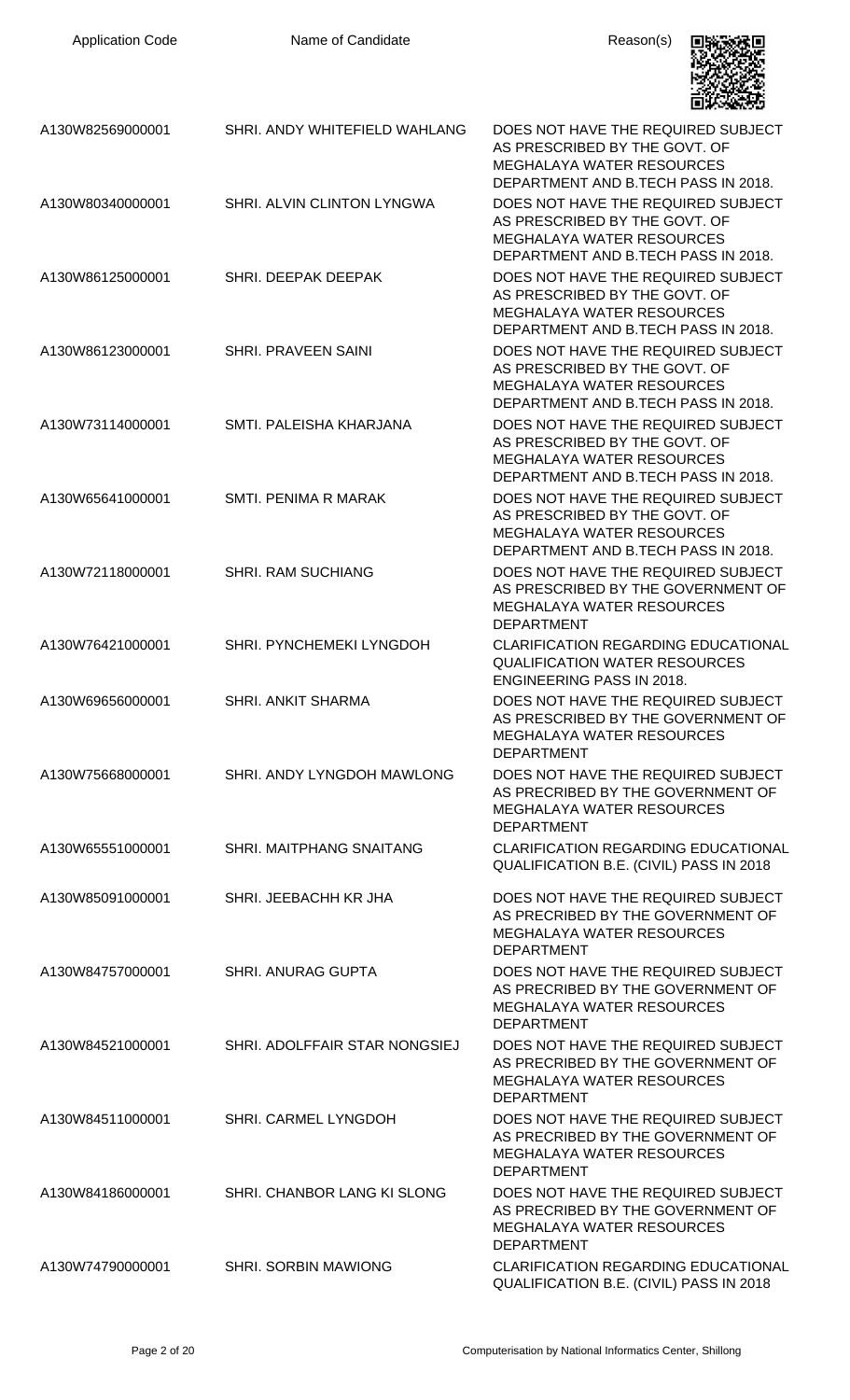| <b>Application Code</b> | Name of Candidate                             | Reason(s)                                                                                                                                    |
|-------------------------|-----------------------------------------------|----------------------------------------------------------------------------------------------------------------------------------------------|
|                         |                                               |                                                                                                                                              |
| A130W81746000001        | SHRI. STEVANROY WAHLANG                       | <b>CLARIFICATION REGARDING EDUCATIONAL</b><br>QUALIFICATION B.E. (CIVIL) PASS IN 2018                                                        |
| A130W83929000001        | SHRI. GEORGE KENNEDY BUHROY                   | DOES NOT HAVE THE REQUIRED SUBJECT<br>AS PRECRIBED BY THE GOVERNMENT OF<br><b>MEGHALAYA WATER RESOURCES</b><br><b>DEPARTMENT</b>             |
| A130W83834000001        | <b>SHRI. SHANBOR KURBAH</b>                   | DOES NOT HAVE THE REQUIRED SUBJECT<br>AS PRECRIBED BY THE GOVERNMENT OF<br><b>MEGHALAYA WATER RESOURCES</b><br><b>DEPARTMENT</b>             |
| A130W83479000001        | SMTI. TENGKAME D SHIRA                        | DOES NOT HAVE THE REQUIRED SUBJECT<br>AS PRECRIBED BY THE GOVERNMENT OF<br><b>MEGHALAYA WATER RESOURCES</b><br><b>DEPARTMENT</b>             |
| A130W82384000001        | SHRI. GREATFULNESS LYNGDOH<br><b>LYNGKHOI</b> | <b>CLARIFICATION REGARDING EDUCATIONAL</b><br><b>QUALIFICATION WATER RESOURCES</b><br><b>ENGINEERING PASS IN 2018.</b>                       |
| A130W85727000001        | <b>SMTI. SUKANYA BEHERA</b>                   | DOES NOT HAVE THE REQUIRED SUBJECT<br>AS PRECRIBED BY THE GOVERNMENT OF<br><b>MEGHALAYA WATER RESOURCES</b><br><b>DEPARTMENT</b>             |
| A130W84077000001        | SMTI. BANKUNAI TARIANG                        | DOES NOT HAVE THE REQUIRED SUBJECT<br>AS PRECRIBED BY THE GOVERNMENT OF<br><b>MEGHALAYA WATER RESOURCES</b><br><b>DEPARTMENT</b>             |
| A130W83016000001        | <b>SHRI. AJAY SINGH</b>                       | DOES NOT HAVE THE REQUIRED SUBJECT<br>AS PRESCRIBED BY THE GOVERNMENT OF<br><b>MEGHALAYA WATER RESOURCES</b><br>DEPARTMENT                   |
| A130W84826000001        | SMTI. JILLIANDA KHARJANA                      | <b>CLARIFICATION REGARDING EDUCATIONAL</b><br><b>QUALIFICATION WATER RESOURCES</b><br><b>ENGINEERING PASS IN 2018.</b>                       |
| A130W71344000001        | SHRI. MICHAEL KHARBUKI                        | DOES NOT HAVE THE REQUIRED SUBJECT<br>AS PRESCRIBED BY THE GOVT. OF<br><b>MEGHALAYA WATER RESOURCES</b><br>DEPARTMENT AND B.E. PASS IN 2018. |
| A130W82867000001        | SHRI. LOKESH KUMAWAT                          | DOES NOT HAVE THE REQUIRED SUBJECT<br>AS PRESCRIBED BY THE GOVERNMENT OF<br><b>MEGHALAYA WATER RESOURCES</b><br><b>DEPARTMENT</b>            |
| A130W08882000001        | SHRI. GEOFFREY BAI PASSAH                     | DOES NOT HAVE THE REQUIRED SUBJECT<br>AS PRESCRIBE BY THE GOVERNMENT OF<br>MEGHALAYA, WATER RESOURCES<br><b>DEPARTMENT</b>                   |
| A130W70624000001        | SHRI. BIANGLA NONGPLUH                        | DOES NOT HAVE THE REQUIRED SUBJECT<br>AS PRESCRIBED BY THE GOVT. OF<br><b>MEGHALAYA WATER RESOURCES</b><br>DEPARTMENT AND B.E. PASS IN 2018. |
| A130W82635000001        | SMTI. ABATAMRE B MARAK                        | DOES NOT HAVE THE REQUIRED SUBJECT<br>AS PRESCRIBED BY THE GOVERNMENT OF<br><b>MEGHALAYA WATER RESOURCES</b><br><b>DEPARTMENT</b>            |
| A130W72684000001        | SMTI. ARA AMRIAN G MOMIN                      | <b>CLARIFICATION REGARDING EDUCATIONAL</b><br>QUALIFICATION B.E. (CIVIL) PASS IN 2018                                                        |
| A130W82610000001        | SHRI. MARLON BRANDO MARBOH                    | DOES NOT HAVE THE REQUIRED SUBJECT<br>AS PRESCRIBED BY THE GOVERNMENT OF<br>MEGHALAYA WATER RESOURCES<br><b>DEPARTMENT</b>                   |
| A130W82129000001        | <b>SMTI. VIEWNICKA M SANGMA</b>               | DOES NOT HAVE THE REQUIRED SUBJECT<br>AS PRESCRIBED BY THE GOVERNMENT OF<br><b>MEGHALAYA WATER RESOURCES</b><br>DEPARTMENT                   |
| A130W81761000001        | SMTI. BANRILANG S KHARSATI                    | DOES NOT HAVE THE REQUIRED SUBJECT<br>AS PRESCRIBED BY THE GOVERNMENT OF<br><b>MEGHALAYA WATER RESOURCES</b>                                 |
| Page 3 of 20            |                                               | Computerisation by National Informatics Center, Shillong                                                                                     |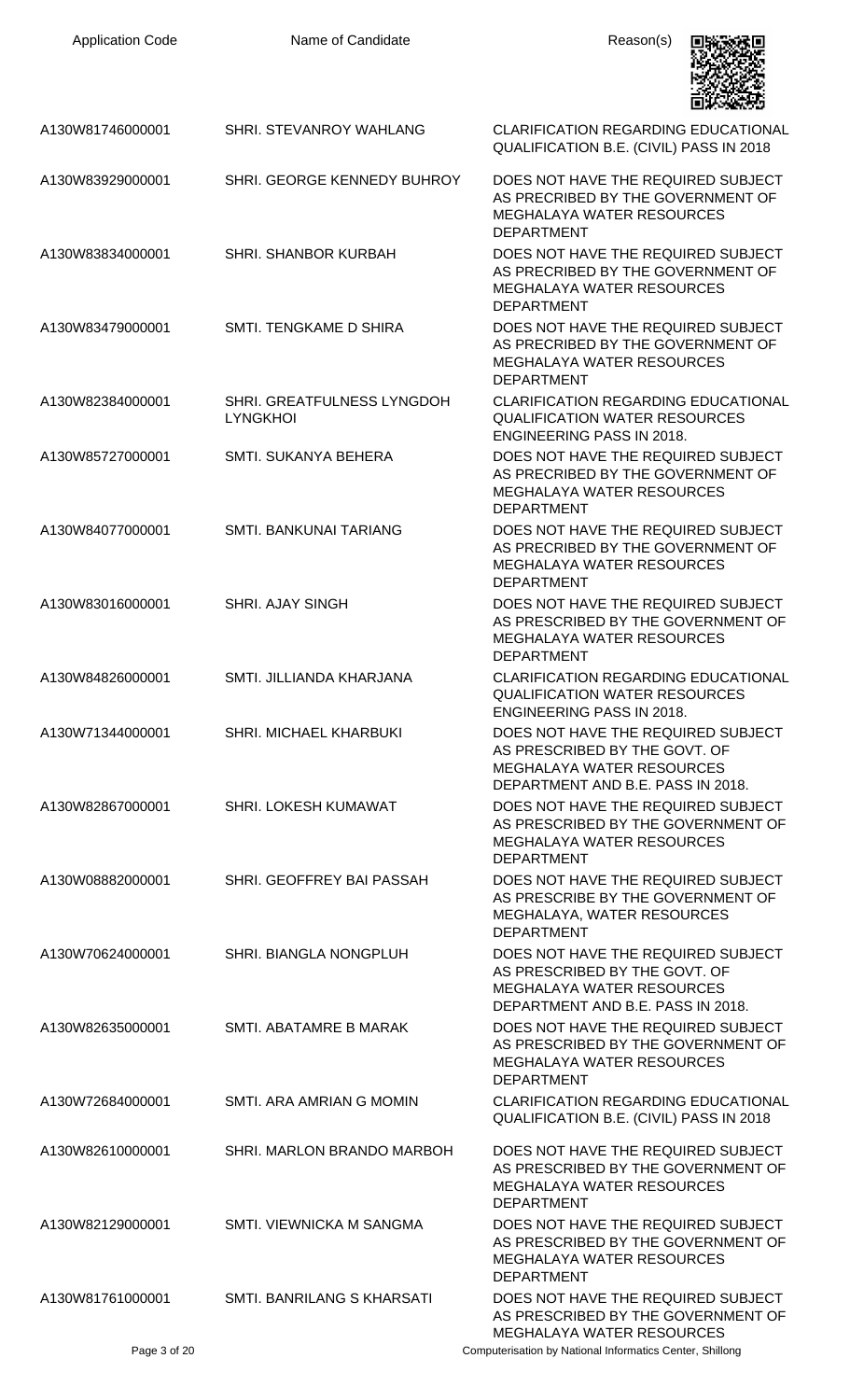

| A130W79104000001 | SHRI. ABRIAL KITWAROM RYMBAI             | DOES NOT HAVE THE REQUIRED SUBJECT<br>AS PRESCRIBED BY THE GOVERNMENT OF<br><b>MEGHALAYA WATER RESOURCES</b><br><b>DEPARTMENT</b>             |
|------------------|------------------------------------------|-----------------------------------------------------------------------------------------------------------------------------------------------|
| A130W78302000001 | SHRI. OVERSEE MALANG                     | DOES NOT HAVE THE REQUIRED SUBJECT<br>AS PRESCRIBED BY THE GOVERNMENT OF<br><b>MEGHALAYA WATER RESOURCES</b><br><b>DEPARTMENT</b>             |
| A130W78791000001 | <b>SHRI. LAMBOR NONGNENG</b>             | <b>CLARIFICATION REGARDING EDUCATIONAL</b><br>QUALIFICATION B.E. (CIVIL) PASS IN 2018                                                         |
| A130W75995000001 | <b>SMTI. RISALIN RNGAID</b>              | DOES NOT HAVE THE REQUIRED SUBJECT<br>AS PRESCRIBED BY THE GOVERNMENT OF<br><b>MEGHALAYA WATER RESOURCES</b><br><b>DEPARTMENT</b>             |
| A130W69943000001 | <b>SMTI. BONTI N MARAK</b>               | DOES NOT HAVE THE REQUIRED SUBJECT<br>AS PRESCRIBED BY THE GOVT. OF<br><b>MEGHALAYA WATER RESOURCES</b><br>DEPARTMENT AND B.E. PASS IN 2018.  |
| A130W79573000001 | <b>SMTI. CHINORA CH MOMIN</b>            | <b>CLARIFICATION REGARDING EDUCATIONAL</b><br>QUALIFICATION B.E. (CIVIL) PASS IN 2018                                                         |
| A130W75704000001 | SHRI. GOLDCHANCESTAR<br><b>NONGRANG</b>  | DOES NOT HAVE THE REQUIRED SUBJECT<br>AS PRESCRIBED BY THE GOVERNMENT OF<br><b>MEGHALAYA WATER RESOURCES</b><br><b>DEPARTMENT</b>             |
| A130W80334000001 | SHRI. EFFENBERG PAKYNTEIN                | <b>CLARIFICATION REGARDING EDUCATIONAL</b><br>QUALIFICATION B.E. (CIVIL) PASS IN 2018                                                         |
| A130W81500000001 | SHRI. ERVINLYSTAR KURBAH                 | <b>CLARIFICATION REGARDING EDUCATIONAL</b><br>QUALIFICATION B.E. (CIVIL) PASS IN 2018                                                         |
| A130W75674000001 | SHRI. JOLES L SOHKHLET                   | DOES NOT HAVE THE REQUIRED SUBJECT<br>AS PRESCRIBED BY THE GOVERNMENT OF<br>MEGHALAYA WATER RESOURCES<br><b>DEPARTMENT</b>                    |
| A130W74540000001 | <b>SHRI. SECURITY DKHAR</b>              | DOES NOT HAVE THE REQUIRED SUBJECT<br>AS PRESCRIBED BY THE GOVERNMENT OF<br><b>MEGHALAYA WATER RESOURCES</b><br><b>DEPARTMENT</b>             |
| A130W16044000001 | SHRI. NANGSAN SHAPHRANG<br><b>THABAH</b> | DOES NOT HAVE THE REQUIRED SUBJECT<br>AS PRESCRIBED BY THE GOVERNMENT OF<br>MEGHALAYA, WATER RESOURCES<br><b>DEPARTMENT</b>                   |
| A130W73861000001 | SHRI. PARDEEP SINGH GURJAR               | DOES NOT HAVE THE REQUIRED SUBJECT<br>AS PRESCRIBED BY THE GOVERNMENT OF<br><b>MEGHALAYA WATER RESOURCES</b><br><b>DEPARTMENT</b>             |
| A130W69919000001 | SMTI. TIMCHI KONGKAL MARAK               | DOES NOT HAVE THE REQUIRED SUBJECT<br>AS PRESCRIBED BY THE GOVT. OF<br><b>MEGHALAYA WATER RESOURCES</b><br>DEPARTMENT AND B.E. PASS IN 2018.  |
| A130W72602000001 | SHRI. MAIT SHAPHRANG KHARBULI            | DOES NOT HAVE THE REQUIRED SUBJECT<br>AS PRESCRIBED BY THE GOVERNMENT OF<br><b>MEGHALAYA WATER RESOURCES</b><br><b>DEPARTMENT</b>             |
| A130W74646000001 | SHRI. MOHD ASAD MOHD ASAD                | DOES NOT HAVE THE REQUIRED SUBJECT<br>AS PRESCRIBED BY THE GOVT. OF<br><b>MEGHALAYA WATER RESOURCES</b><br>DEPARTMENT AND B.TECH PASS IN 2018 |
| A130W74033000001 | SHRI. MEWANTEIBORLANG SUNGOH             | DOES NOT HAVE THE REQUIRED SUBJECT<br>AS PRESCRIBED BY THE GOVT. OF<br><b>MEGHALAYA WATER RESOURCES</b><br>DEPARTMENT AND B.TECH PASS IN 2018 |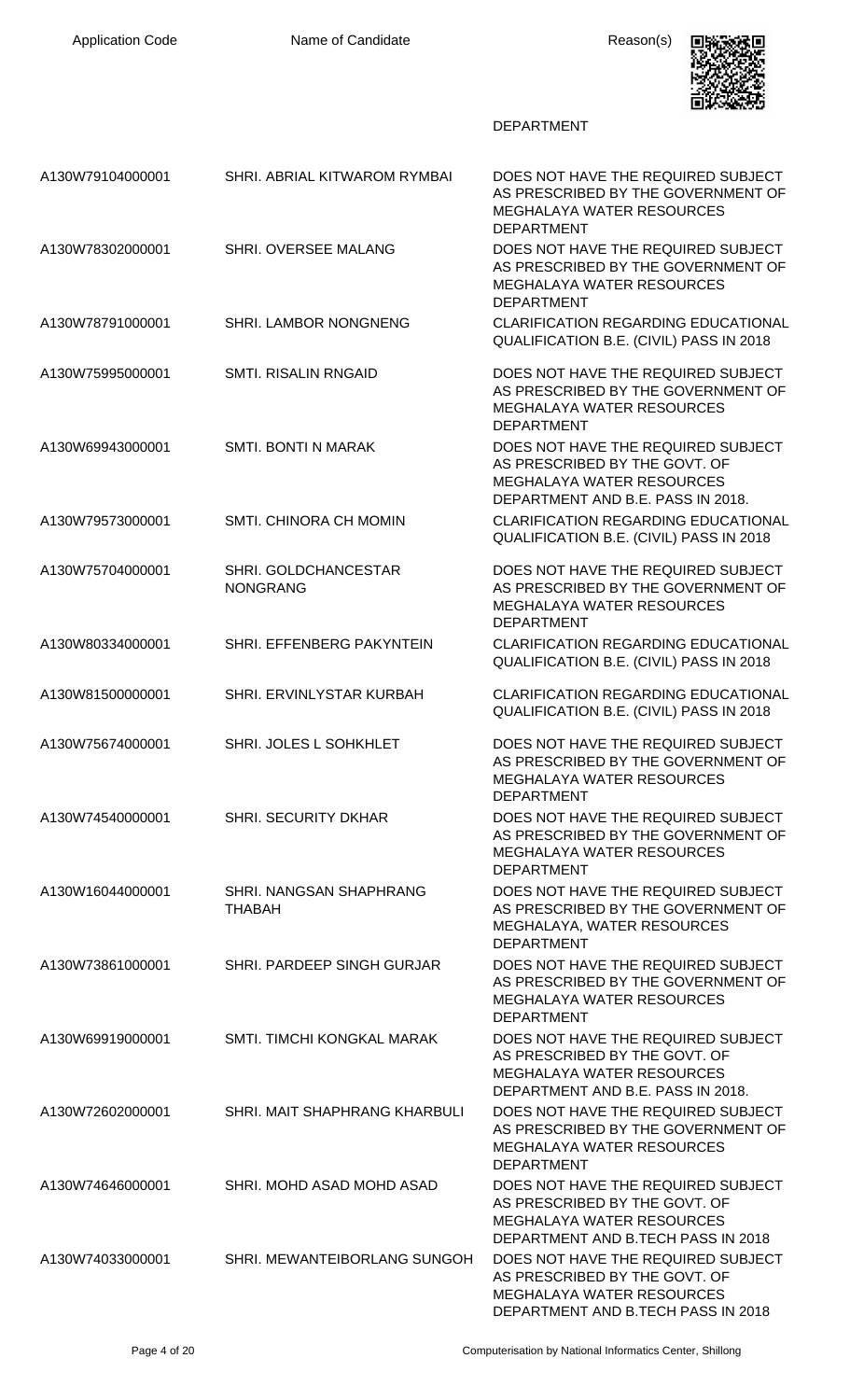| <b>Application Code</b> | Name of Candidate              | Reason(s)                                                                                                                                      |
|-------------------------|--------------------------------|------------------------------------------------------------------------------------------------------------------------------------------------|
| A130W67720000001        | SHRI. MARK MOYEL SUTING        | DOES NOT HAVE THE REQUIRED SUBJECT<br>AS PRESCRIBED BY THE GOVT. OF<br><b>MEGHALAYA WATER RESOURCES</b><br>DEPARTMENT AND B.TECH PASS IN 2018  |
| A130W41206000001        | <b>SHRI. RINTU G MOMIN</b>     | DOES NOT HAVE THE REQUIRED SUBJECT<br>AS PRESCRIBED BY THE GOVT. OF<br><b>MEGHALAYA WATER RESOURCES</b><br>DEPARTMENT AND B.TECH PASS IN 2018. |
| A130W33251000001        | <b>SHRI. SAMBORLANG THUBRU</b> | DOES NOT HAVE THE REQUIRED SUBJECT<br>AS PRESCRIBED BY THE GOVERNMENT OF<br>MEGHALAYA, WATER RESOURCES<br><b>DEPARTMENT</b>                    |
| A130W85286000001        | SMTI. BANSARALIN SYIEMLIEH     | <b>CLARIFICATION REGARDING EDUCATIONAL</b><br>QUALIFICATION B.E. (CIVIL) PASS IN 2018                                                          |
| A130W86147000001        | <b>SHRI. KITPORMI SUTNGA</b>   | DOES NOT HAVE THE REQUIRED SUBJECT<br>AS PRESCRIBED BY THE GOVT. OF<br><b>MEGHALAYA WATER RESOURCES</b><br>DEPARTMENT AND B.TECH PASS IN 2018. |
| A130W69310000001        | SMTI, BARISHA KHARJANA         | DOES NOT HAVE THE REQUIRED SUBJECT<br>AS PRESCRIBED BY THE GOVERNMENT OF<br><b>MEGHALAYA WATER RESOURCES</b><br><b>DEPARTMENT</b>              |
| A130W68861000001        | SMTI. MIMAMSADORA B SANGMA     | DOES NOT HAVE THE REQUIRED SUBJECT<br>AS PRESCRIBED BY THE GOVERNMENT OF<br>MEGHALAYA WATER RESOURCES<br><b>DEPARTMENT</b>                     |
| A130W83063000001        | <b>SHRI. PRAVEEN KUMAR</b>     | <b>OVERAGED</b>                                                                                                                                |
| A130W83153000001        | <b>SHRI. SUJEET KUMAR</b>      | <b>OVERAGED</b>                                                                                                                                |
| A130W66456000001        | SMTI. ERIKA BASAIAWMOIT        | DOES NOT HAVE THE REQUIRED SUBJECT<br>AS PRESCRIBED BY THE GOVERNMENT OF<br><b>MEGHALAYA WATER RESOURCES</b><br><b>DEPARTMENT</b>              |
| A130W86134000001        | <b>SHRI. ATUL PANDEY</b>       | <b>CLARIFICATION REGARDING EDUCATIONAL</b><br>QUALIFICATION B.E. (CIVIL) PASS IN 2018                                                          |
| A130W86184000001        | <b>SMTI. DIKSERA B MARAK</b>   | <b>CLARIFICATION REGARDING EDUCATIONAL</b><br>QUALIFICATION B.E. (CIVIL) PASS IN 2018                                                          |
| A130W86026000001        | SHRI. LAPJINGPYNDAP SUTING     | <b>CLARIFICATION REGARDING EDUCATIONAL</b><br>QUALIFICATION B.E. (CIVIL) PASS IN 2018                                                          |
| A130W82633000001        | SHRI. HABITHSON B MARAK        | DOES NOT HAVE THE REQUIRED<br><b>QUALIFICATION AS PRESCRIBED BY THE</b><br>GOVT. OF MEGHALAYA WATER RESOURCES<br><b>DEPARTMENT</b>             |
| A130W81186000001        | <b>SHRI. RATUL BRAHMA</b>      | DOES NOT HAVE THE REQUIRED<br><b>QUALIFICATION AS PRESCRIBED BY THE</b><br>GOVT. OF MEGHALAYA WATER RESOURCES<br><b>DEPARTMENT</b>             |
| A130W74036000001        | SMTI. RIBHATREKI LAMARE        | DOES NOT HAVE THE REQUIRED<br><b>QUALIFICATION AS PRESCRIBED BY THE</b><br>GOVT. OF MEGHALAYA WATER RESOURCES<br><b>DEPARTMENT</b>             |
| A130W32112000001        | SMTI. AGATCHI D. ARENGH        | DOES NOT HAVE THE REQUIRED<br><b>QUALIFICATION AS PRESCRIBED BY THE</b><br>GOVT. OF MEGHALAYA WATER RESOURCES<br><b>DEPARTMENT</b>             |
| A130W23042000001        | SHRI. DENIMUL SUCHIANG         | DOES NOT HAVE THE REQUIRED<br><b>QUALIFICATION AS PRESCRIBED BY THE</b><br>GOVT. OF MEGHALAYA WATER RESOURCES<br><b>DEPARTMENT</b>             |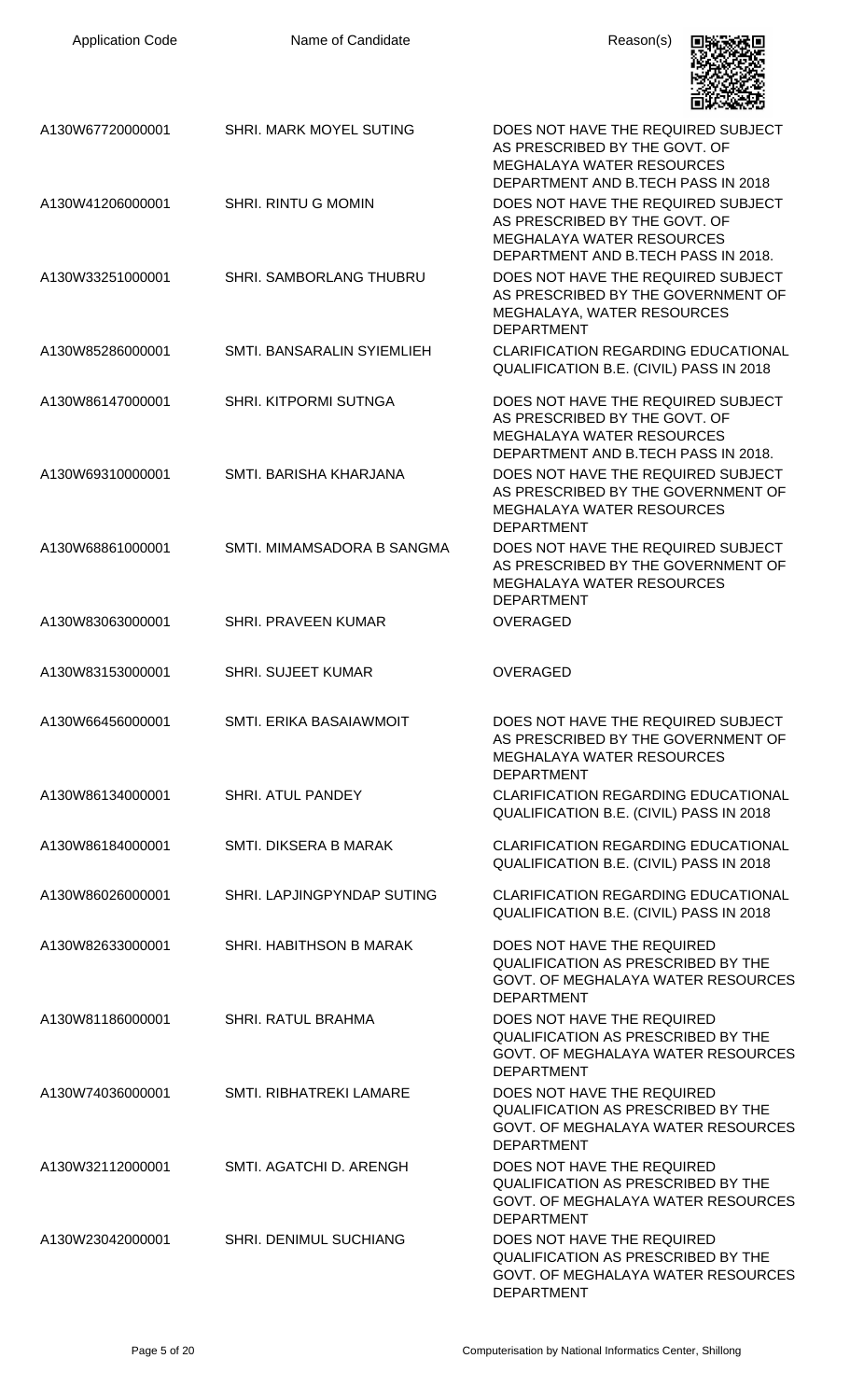| <b>Application Code</b> | Name of Candidate                             | Reason(s)                                                                                                                                       |
|-------------------------|-----------------------------------------------|-------------------------------------------------------------------------------------------------------------------------------------------------|
| A130W84369000001        | SHRI. YOOSHONKI DKHAR                         | <b>CLARIFICATION REGARDING EDUCATIONAL</b><br>QUALIFICATION B.TECH (CIVIL) PASS IN 2018                                                         |
| A130W83787000001        | SHRI. WINIFRED A PASSAH                       | <b>CLARIFICATION REGARDING EDUCATIONAL</b><br>QUALIFICATION B.TECH (CIVIL) PASS IN 2018                                                         |
| A130W83931000001        | SHRI. EMLANG WA I SUTNGA                      | DOES NOT HAVE THE REQUIRED SUBJECT<br>AS PRESCRIBED BY THE GOVT. OF<br><b>MEGHALAYA WATER RESOURCES</b><br>DEPARTMENT AND B. TECH PASS IN 2018. |
| A130W67288000002        | SMTI. PHIBAJANAI LYNGDOH                      | <b>CLARIFICATION REGARDING EDUCATIONAL</b><br>QUALIFICATION B.TECH (CIVIL) PASS IN 2018                                                         |
| A130W72318000002        | SHRI. WANBIANGBOR LYNGKHOI<br><b>LYNGKHOI</b> | <b>CLARIFICATION REGARDING EDUCATIONAL</b><br>QUALIFICATION B.E. (CIVIL) PASS IN 2018                                                           |
| A130W31958000002        | SMTI. BAMANBHALIN RIANG                       | DOES NOT HAVE THE REQUIRED SUBJECT<br>AS PRESCRIBED BY THE GOVERNMENT OF<br>MEGHALAYA, WATER RESOURCES<br><b>DEPARTMENT</b>                     |
| A130W34374000002        | SMTI. AIEIPHYLLA SHISHA NIANGMIH              | DOES NOT HAVE THE REQUIRED SUBJECT<br>AS PRESCRIBED BY THE GOVERNMENT OF<br>MEGHALAYA, WATER RESOURCES<br><b>DEPARTMENT</b>                     |
| A130W35921000002        | SMTI. EVANCY KHARKRANG                        | <b>CLARIFICATION REGARDING EDUCATIONAL</b><br>QUALIFICATION B.E. (CIVIL) PASS IN 2018                                                           |
| A130W78589000002        | SHRI. KITH RIKKIM N ARENGH                    | <b>CLARIFICATION REGARDING EDUCATIONAL</b><br>QUALIFICATION B.E. (CIVIL) PASS IN 2018                                                           |
| A130W68754000002        | SHRI. DONDOR POHLENG                          | <b>CLARIFICATION REGARDING EDUCATIONAL</b><br>QUALIFICATION B.E. (CIVIL) PASS IN 2018                                                           |
| A130W79488000002        | SHRI. DAMANGBANRAI MAWLONG                    | <b>CLARIFICATION REGARDING EDUCATIONAL</b><br>QUALIFICATION B.E. (CIVIL) PASS IN 2018                                                           |
| A130W09815000002        | SHRI. EVERSHINE STEN                          | DOES NOT HAVE THE REQUIRED SUBJECT<br>AS PRESCRIBED BY THE GOVERNMENT OF<br>MEGHALAYA, WATER RESOURCES<br><b>DEPARTMENT</b>                     |
| A130W79519000002        | SHRI. CHANBOKLANG SYNNAH                      | <b>CLARIFICATION REGARDING EDUCATIONAL</b><br>QUALIFICATION B.E. (CIVIL) PASS IN 2018                                                           |
| A130W83359000002        | SHRI. SUCCESSFUL MYRIA                        | <b>CLARIFICATION REGARDING EDUCATIONAL</b><br>QUALIFICATION B.E. (CIVIL) PASS IN 2018                                                           |
| A130W83677000002        | SHRI. BANTEILANG KHRAWKUPAR<br><b>MARWEIN</b> | <b>CLARIFICATION REGARDING EDUCATIONAL</b><br>QUALIFICATION B.E. (CIVIL) PASS IN 2018                                                           |
| A130W84083000002        | <b>SHRI. RISHAP KUMAR</b>                     | <b>CLARIFICATION REGARDING EDUCATIONAL</b><br>QUALIFICATION B.E. (CIVIL) PASS IN 2018                                                           |
| A130W14197000002        | SHRI. HINA LAMARE                             | <b>CLARIFICATION REGARDING EDUCATIONAL</b><br>QUALIFICATION B.TECH. (CIVIL) PASS IN<br>2018                                                     |
| A130W67907000002        | SHRI. HIMANSHU SRIVASTAVA                     | <b>CLARIFICATION REGARDING EDUCATIONAL</b><br>QUALIFICATION B.TECH. (CIVIL) PASS IN<br>2018                                                     |
| A130W38764000002        | SHRI. MELVIN RANTHOM PAKMA                    | DOES NOT HAVE THE REQUIRED SUBJECT<br>AS PRESCRIBED BY THE GOVERNMENT OF<br>MEGHALAYA WATER RESOURCES<br><b>DEPARTMENT</b>                      |
| A130W50387000002        | SHRI. NELSON JYRWA                            | <b>CLARIFICATION REGARDING EDUCATIONAL</b><br>QUALIFICATION B.E. (CIVIL) PASS IN 2018                                                           |
| A130W48766000002        | SMTI. DAPHIBANBET KANDEL<br><b>SOHKHLET</b>   | DOES NOT HAVE THE REQUIRED SUBJECT<br>AS PRESCRIBED BY THE GOVERNMENT OF<br>MEGHALAYA WATER RESOURCES<br><b>DEPARTMENT</b>                      |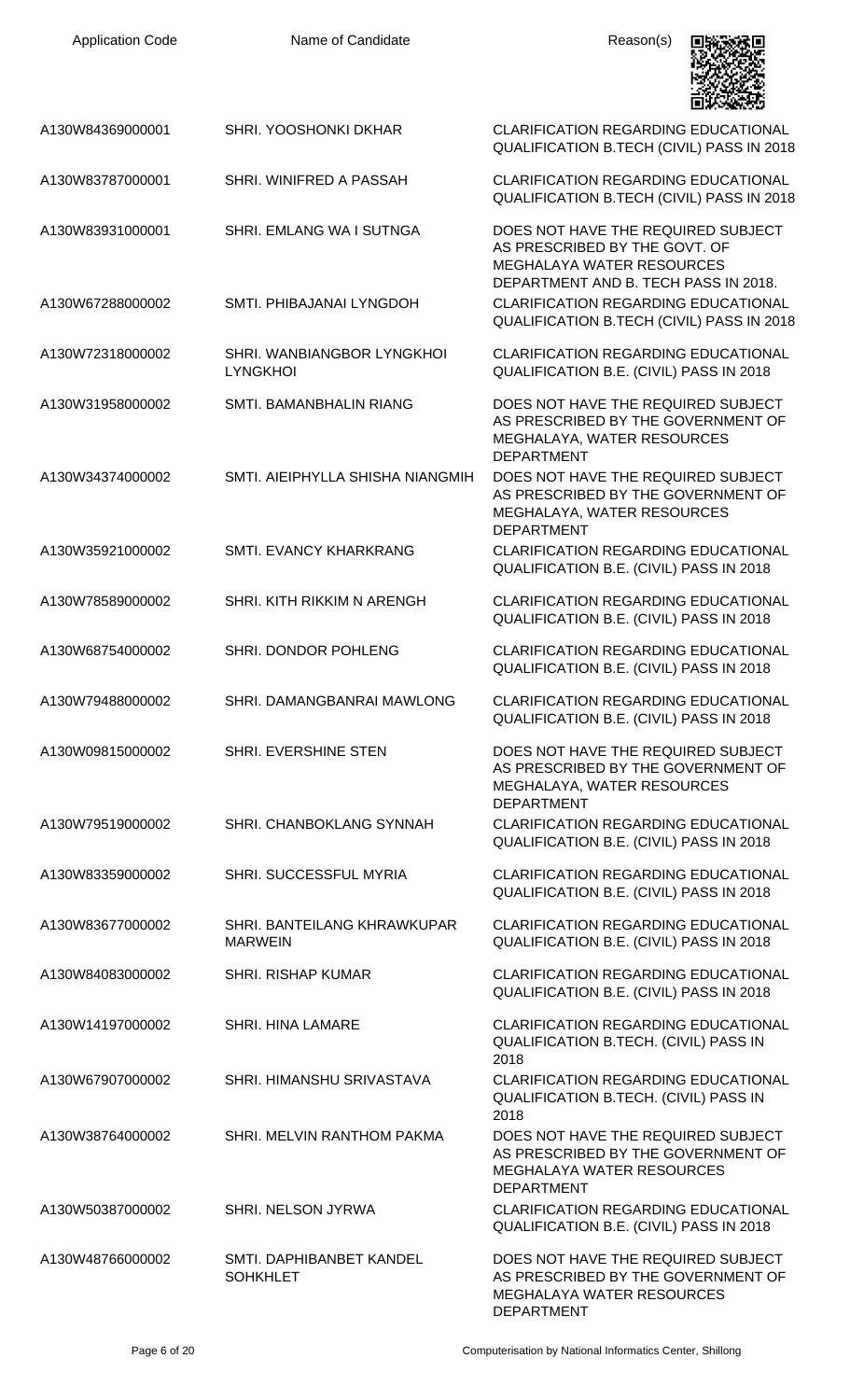| <b>Application Code</b> | Name of Candidate                                 | Reason(s)                                                                                                                                     |
|-------------------------|---------------------------------------------------|-----------------------------------------------------------------------------------------------------------------------------------------------|
| A130W73371000002        | SHRI. MOHAMMAD NAEEM AKHTAR                       | <b>CLARIFICATION REGARDING EDUCATIONAL</b><br>QUALIFICATION B.TECH (CIVIL) PASS IN 2018                                                       |
| A130W49141000002        | SHRI. MARPIUS AGITOK SANGMA                       | DOES NOT HAVE THE REQUIRED SUBJECT<br>AS PRESCRIBED BY THE GOVERNMENT OF<br><b>MEGHALAYA WATER RESOURCES</b><br><b>DEPARTMENT</b>             |
| A130W67809000002        | SMTI. LAKYNTIEW DKHAR                             | <b>CLARIFICATION REGARDING EDUCATIONAL</b><br>QUALIFICATION B.TECH (CIVIL) PASS IN 2018                                                       |
| A130W74762000002        | SHRI. ABARIKUPAR NONGKHLAW                        | <b>CLARIFICATION REGARDING EDUCATIONAL</b><br>QUALIFICATION B.TECH (CIVIL) PASS IN 2018                                                       |
| A130W78612000002        | SHRI. ALEX MANBHA LYNGDOH<br><b>SHULLAI</b>       | <b>CLARIFICATION REGARDING EDUCATIONAL</b><br>QUALIFICATION B.TECH (CIVIL) PASS IN 2018                                                       |
| A130W85163000002        | <b>SHRI. DAWANLANG SUTNGA</b>                     | <b>CLARIFICATION REGARDING EDUCATIONAL</b><br>QUALIFICATION B.TECH (CIVIL) PASS IN 2018                                                       |
| A130W76759000002        | SMTI. MAGDALYNE NONGSIEJ                          | <b>CLARIFICATION REGARDING EDUCATIONAL</b><br>QUALIFICATION B.TECH (CIVIL) PASS IN 2018                                                       |
| A130W85916000002        | SHRI. MEWANAIBIANG<br><b>WANSUKLANG KHARLUKHI</b> | <b>CLARIFICATION REGARDING EDUCATIONAL</b><br>QUALIFICATION B.TECH (CIVIL) PASS IN 2018                                                       |
| A130W58281000002        | SHRI. DAPKUPAR MARBANIANG                         | DOES NOT HAVE THE REQUIRED SUBJECT<br>AS PRESCRIBED BY THE GOVERNMENT OF<br><b>MEGHALAYA WATER RESOURCES</b><br><b>DEPARTMENT</b>             |
| A130W82351000002        | <b>SHRI. PIBISING WAHLANG</b>                     | <b>CLARIFICATION REGARDING EDUCATIONAL</b><br><b>QUALIFICATION B.TECH (CIVIL) PASS IN 2018</b>                                                |
| A130W77714000002        | <b>SMTI. RAFIKYL RANI</b>                         | <b>CLARIFICATION REGARDING EDUCATIONAL</b><br>QUALIFICATION B.TECH (CIVIL) PASS IN 2018                                                       |
| A130W81044000002        | SHRI. DONDOR LANG BAMON                           | DOES NOT HAVE THE REQUIRED<br><b>QUALIFICATION AS PRESCRIBED BY THE</b><br>GOVT. OF MEGHALAYA WATER RESOURCES<br><b>DEPARTMENT</b>            |
| A130W66286000002        | SHRI. TESANG R. MARAK                             | DOES NOT HAVE THE REQUIRED SUBJECT<br>AS PRESCRIBED BY THE GOVERNMENT OF<br><b>MEGHALAYA WATER RESOURCES</b><br><b>DEPARTMENT</b>             |
| A130W66450000002        | SHRI. WANRAPLANG LYNGDOH<br><b>SAWKMIE</b>        | DOES NOT HAVE THE REQUIRED SUBJECT<br>AS PRESCRIBED BY THE GOVERNMENT OF<br>MEGHALAYA WATER RESOURCES<br><b>DEPARTMENT</b>                    |
| A130W67647000002        | SHRI. B SURYA KUMAR CHHETRY                       | DOES NOT HAVE THE REQUIRED SUBJECT<br>AS PRESCRIBED BY THE GOVERNMENT OF<br><b>MEGHALAYA WATER RESOURCES</b><br><b>DEPARTMENT</b>             |
| A130W69375000002        | SMTI. EVAMEDA MANNER                              | DOES NOT HAVE THE REQUIRED SUBJECT<br>AS PRESCRIBED BY THE GOVERNMENT OF<br>MEGHALAYA WATER RESOURCES<br><b>DEPARTMENT</b>                    |
| A130W81127000002        | SHRI. RIKRA S SANGMA                              | DOES NOT HAVE THE REQUIRED SUBJECT<br>AS PRESCRIBED BY THE GOVT. OF<br><b>MEGHALAYA WATER RESOURCES</b><br>DEPARTMENT AND B.TECH PASS IN 2018 |
| A130W70661000002        | SHRI. SUMEHI SUME SYMPLI                          | DOES NOT HAVE THE REQUIRED SUBJECT<br>AS PRESCRIBED BY THE GOVERNMENT OF<br><b>MEGHALAYA WATER RESOURCES</b><br><b>DEPARTMENT</b>             |
| A130W70707000002        | <b>SMTI. SUMA K MARAK</b>                         | DOES NOT HAVE THE REQUIRED SUBJECT<br>AS PRESCRIBED BY THE GOVERNMENT OF<br>MEGHALAYA WATER RESOURCES<br><b>DEPARTMENT</b>                    |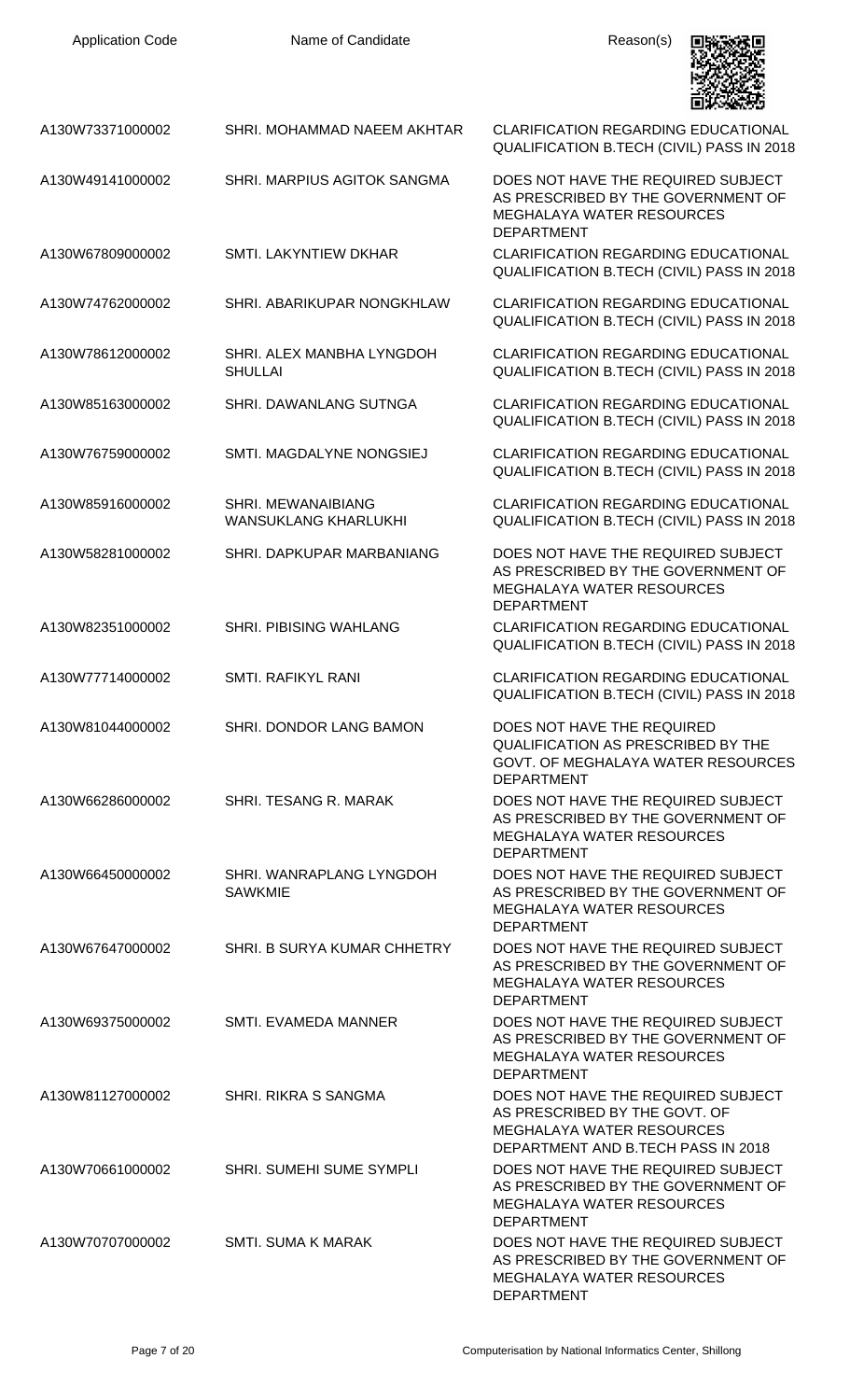| <b>Application Code</b> | Name of Candidate                            | Reason(s)                                                                                                                                      |
|-------------------------|----------------------------------------------|------------------------------------------------------------------------------------------------------------------------------------------------|
| A130W43898000002        | SHRI. CHESTERFIELD LYNGDOH                   | DOES NOT HAVE THE REQUIRED SUBJECT<br>AS PRESCRIBED BY THE GOVT. OF<br><b>MEGHALAYA WATER RESOURCES</b><br>DEPARTMENT AND B.TECH PASS IN 2018  |
| A130W67803000002        | <b>SMTI, SONIA MARY K.MAWLONG</b>            | DOES NOT HAVE THE REQUIRED SUBJECT<br>AS PRESCRIBED BY THE GOVT. OF<br><b>MEGHALAYA WATER RESOURCES</b><br>DEPARTMENT AND B.TECH PASS IN 2018  |
| A130W85691000002        | SHRI. SAUNIMANTRE POHLENG                    | DOES NOT HAVE THE REQUIRED SUBJECT<br>AS PRESCRIBED BY THE GOVT. OF<br><b>MEGHALAYA WATER RESOURCES</b><br>DEPARTMENT AND B.TECH PASS IN 2018  |
| A130W78739000002        | <b>SHRI. PYNIAIDLANG KHARBTENG</b>           | DOES NOT HAVE THE REQUIRED SUBJECT<br>AS PRESCRIBED BY THE GOVERNMENT OF<br><b>MEGHALAYA WATER RESOURCES</b><br><b>DEPARTMENT</b>              |
| A130W82603000002        | SHRI. CHESAN CH MARAK                        | DOES NOT HAVE THE REQUIRED SUBJECT<br>AS PRESCRIBED BY THE GOVERNMENT OF<br><b>MEGHALAYA WATER RESOURCES</b><br><b>DEPARTMENT</b>              |
| A130W85508000002        | SHRI. RAHUL RATNADIP<br><b>JAWALEKAR</b>     | DOES NOT HAVE THE REQUIRED SUBJECT<br>AS PRECRIBED BY THE GOVERNMENT OF<br><b>MEGHALAYA WATER RESOURCES</b><br><b>DEPARTMENT</b>               |
| A130W83069000002        | <b>SHRI. CHIBORLANG SUMER</b>                | DOES NOT HAVE THE REQUIRED SUBJECT<br>AS PRECRIBED BY THE GOVERNMENT OF<br><b>MEGHALAYA WATER RESOURCES</b><br><b>DEPARTMENT</b>               |
| A130W83243000002        | <b>SHRI. RIKRAK CH MARAK</b>                 | DOES NOT HAVE THE REQUIRED SUBJECT.<br>AS PRECRIBED BY THE GOVERNMENT OF<br><b>MEGHALAYA WATER RESOURCES</b><br><b>DEPARTMENT</b>              |
| A130W84630000002        | <b>SHRI. ENRIQUES SANGMA</b>                 | DOES NOT HAVE THE REQUIRED SUBJECT<br>AS PRECRIBED BY THE GOVERNMENT OF<br><b>MEGHALAYA WATER RESOURCES</b><br><b>DEPARTMENT</b>               |
| A130W86292000002        | SHRI. MALCOLM M MARAK                        | DOES NOT HAVE THE REQUIRED SUBJECT<br>AS PRECRIBED BY THE GOVERNMENT OF<br><b>MEGHALAYA WATER RESOURCES</b><br><b>DEPARTMENT</b>               |
| A130W72306000002        | SHRI. RONNIE WILSON BAREH<br><b>KHARSATI</b> | DOES NOT HAVE THE REQUIRED SUBJECT<br>AS PRESCRIBED BY THE GOVERNMENT OF<br><b>MEGHALAYA WATER RESOURCES</b><br><b>DEPARTMENT</b>              |
| A130W86025000002        | SHRI. ISRAEL POHTHMI                         | DOES NOT HAVE THE REQUIRED SUBJECT<br>AS PRESCRIBED BY THE GOVT. OF<br><b>MEGHALAYA WATER RESOURCES</b><br>DEPARTMENT AND B.TECH PASS IN 2018. |
| A130W80579000002        | SHRI. SHININGSTAR KHONGIONG                  | <b>CLARIFICATION REGARDING EDUCATIONAL</b><br><b>QUALIFICATION WATER RESOURCES</b><br><b>ENGINEERING PASS IN 2018.</b>                         |
| A130W66009000003        | SHRI. GIDEON ROGER LYNRAH                    | DOES NOT HAVE THE REQUIRED SUBJECT<br>AS PRESCRIBED BY THE GOVERNMENT OF<br><b>MEGHALAYA WATER RESOURCES</b><br><b>DEPARTMENT</b>              |
| A130W72769000003        | SHRI. LURMANGARA BAREH                       | CLARIFICATION REGARDING EDUCATIONAL<br>QUALIFICATION B.TECH (CIVIL) PASS IN 2018                                                               |
| A130W76669000003        | SMTI. ALETHEA WARJRI                         | DOES NOT HAVE THE REQUIRED<br><b>QUALIFICATION AS PRESCRIBED BY THE</b><br>GOVT. OF MEGHALAYA WATER RESOURCES<br><b>DEPARTMENT</b>             |
| A130W74239000003        | SHRI. YEAM YEAM R MARAK                      | <b>CLARIFICATION REGARDING EDUCATIONAL</b><br>QUALIFICATION B.TECH (CIVIL) PASS IN 2018                                                        |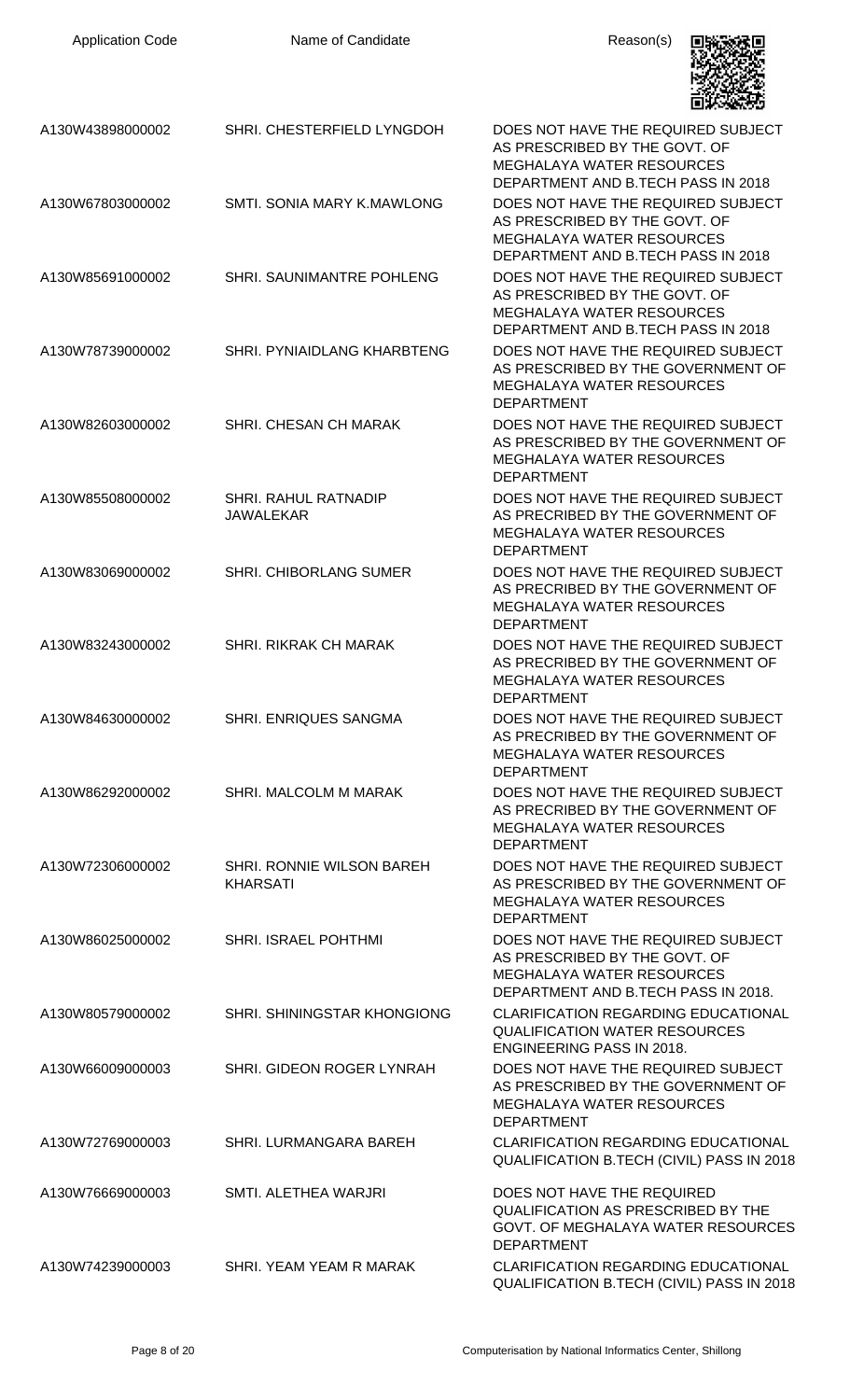| <b>Application Code</b> | Name of Candidate                             | Reason(s)                                                                                                                                      |
|-------------------------|-----------------------------------------------|------------------------------------------------------------------------------------------------------------------------------------------------|
| A130W75226000003        | SHRI. NEIL PATRICK DIENGDOH                   | DOES NOT HAVE THE REQUIRED SUBJECT<br>AS PRESCRIBED BY THE GOVT. OF<br><b>MEGHALAYA WATER RESOURCES</b><br>DEPARTMENT AND B.TECH PASS IN 2018. |
| A130W52186000003        | SHRI. ABHIJIT HAJONG                          | DOES NOT HAVE THE REQUIRED SUBJECT<br>AS PRESCRIBED BY THE GOVERNMENT OF<br><b>MEGHALAYA WATER RESOURCES</b><br><b>DEPARTMENT</b>              |
| A130W39033000003        | SMTI. ALNAME XAVIERA N SANGMA                 | DOES NOT HAVE THE REQUIRED SUBJECT<br>AS PRESCRIBED BY THE GOVERNMENT OF<br><b>MEGHALAYA WATER RESOURCES</b><br><b>DEPARTMENT</b>              |
| A130W80399000003        | SMTI. SALGRIME CHERAN MOMIN                   | DOES NOT HAVE THE REQUIRED SUBJECT<br>AS PRESCRIBED BY THE GOVERNMENT OF<br><b>MEGHALAYA WATER RESOURCES</b><br><b>DEPARTMENT</b>              |
| A130W85670000003        | SMTI. MANISHA AGITOK SANGMA                   | <b>CLARIFICATION REGARDING EDUCATIONAL</b><br>QUALIFICATION B.E. (CIVIL) PASS IN 2018                                                          |
| A130W52717000003        | SHRI. JOEL R MARAK                            | DOES NOT HAVE THE REQUIRED SUBJECT<br>AS PRESCRIBED BY THE GOVERNMENT OF<br><b>MEGHALAYA WATER RESOURCES</b><br><b>DEPARTMENT</b>              |
| A130W50400000003        | SMTI. ANASTASIA CH SANGMA                     | DOES NOT HAVE THE REQUIRED SUBJECT<br>AS PRESCRIBED BY THE GOVERNMENT OF<br><b>MEGHALAYA WATER RESOURCES</b><br><b>DEPARTMENT</b>              |
| A130W38520000003        | SHRI. ME E SANKIYOO YOULISIS<br><b>PASSAH</b> | DOES NOT HAVE REQUIRED SUBJECT AS<br>PRESCRIBED BY THE GOVERNMENT OF<br>MEGHALAYA WATER RESOURCES<br><b>DEPARTMENT</b>                         |
| A130W85880000003        | SHRI. ELHANAN GIDEON BLAH                     | <b>CLARIFICATION REGARDING EDUCATIONAL</b><br>QUALIFICATION B.E. (CIVIL) PASS IN 2018                                                          |
| A130W37936000003        | SMTI. ALBARIN M SANGMA                        | DOES NOT HAVE REQUIRED SUBJECT AS<br>PRESCRIBED BY THE GOVERNMENT OF<br><b>MEGHALAYA WATER RESOURCES</b><br><b>DEPARTMENT</b>                  |
| A130W68435000003        | <b>SMTI. OLIVIA MAKRI</b>                     | <b>CLARIFICATION REGARDING EDUCATIONAL</b><br>QUALIFICATION B.TECH (CIVIL) PASS IN 2018                                                        |
| A130W53105000003        | SHRI. SHIVA KUMAR PAUL                        | DOES NOT HAVE THE REQUIRED SUBJECT<br>AS PRESCRIBED BY THE GOVT. OF<br><b>MEGHALAYA WATER RESOURCES</b><br>DEPARTMENT AND B.TECH PASS IN 2018  |
| A130W55700000003        | SHRI. LEWANSA OO LALOO                        | DOES NOT HAVE THE REQUIRED SUBJECT<br>AS PRESCRIBED BY THE GOVERNMENT OF<br>MEGHALAYA WATER RESOURCES<br><b>DEPARTMENT</b>                     |
| A130W80245000003        | SHRI. MARKI KHONGSHEI                         | DOES NOT HAVE THE REQUIRED SUBJECT<br>AS PRESCRIBED BY THE GOVT. OF<br><b>MEGHALAYA WATER RESOURCES</b><br>DEPARTMENT AND B.TECH PASS IN 2018  |
| A130W47980000003        | SHRI. KHRAWKUPAR MAWIONG                      | <b>OVERAGED</b>                                                                                                                                |
| A130W58317000003        | <b>SMTI. RIKYNTI LAMARE</b>                   | DOES NOT HAVE THE REQUIRED SUBJECT<br>AS PRESCRIBED BY THE GOVERNMENT OF<br><b>MEGHALAYA WATER RESOURCES</b><br><b>DEPARTMENT</b>              |
| A130W61939000003        | SHRI. KROWELL KHONGIANG                       | <b>CLARIFICATION REGARDING EDUCATIONAL</b><br>QUALIFICATION B.TECH. (CIVIL) PASS IN<br>2018                                                    |
| A130W71977000003        | SHRI. IBANKERLANG KHARSYNTENG                 | <b>CLARIFICATION REGARDING EDUCATIONAL</b><br>QUALIFICATION B.E. (CIVIL) PASS IN 2018                                                          |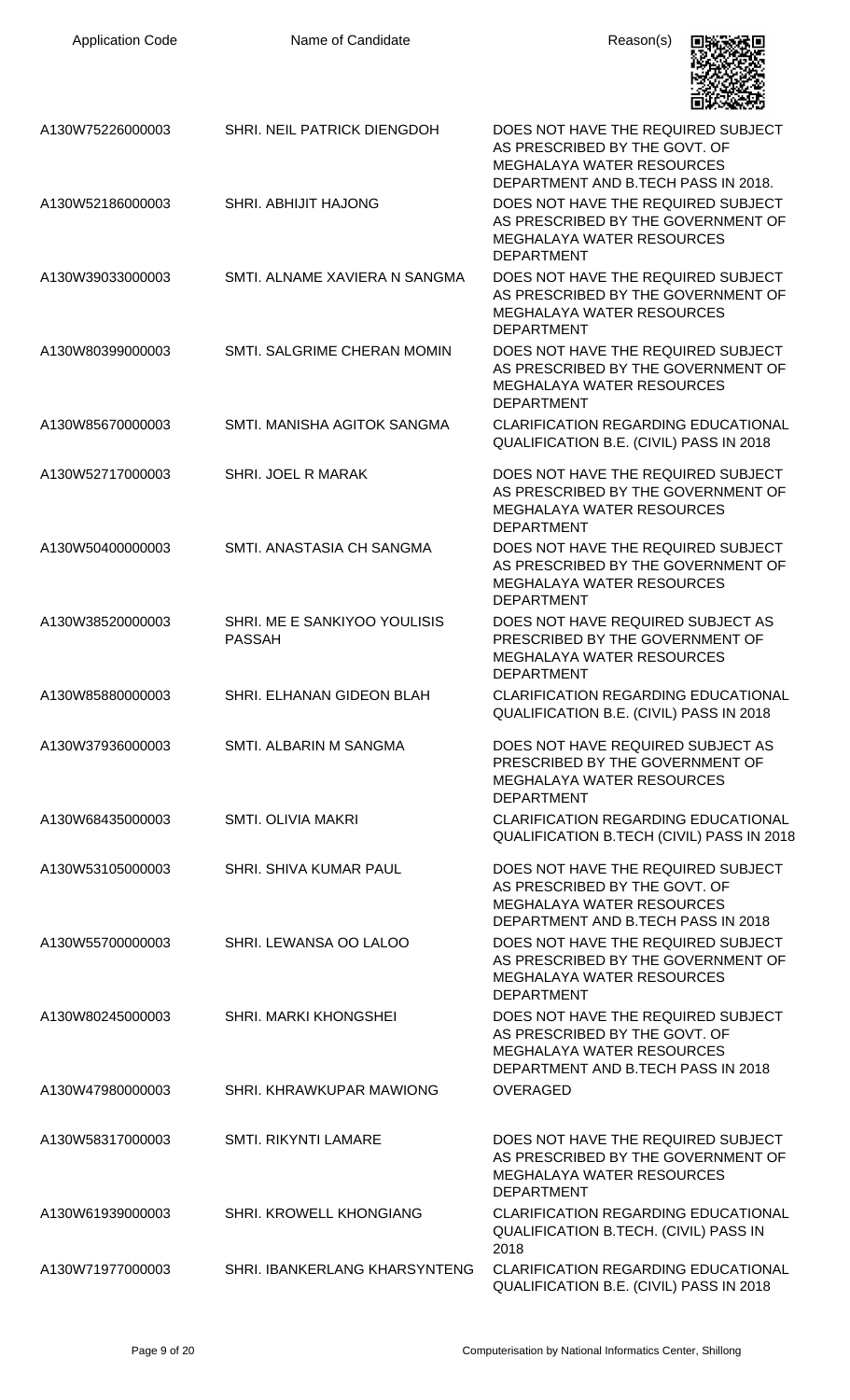| <b>Application Code</b> | Name of Candidate                         | Reason(s)                                                                                                                                      |
|-------------------------|-------------------------------------------|------------------------------------------------------------------------------------------------------------------------------------------------|
| A130W67765000003        | SHRI. CHHEMI EZEKIAL SHABONG              | <b>CLARIFICATION REGARDING EDUCATIONAL</b><br><b>QUALIFICATION B.TECH. (CIVIL) PASS IN</b><br>2018                                             |
| A130W18950000003        | <b>SHRI. MEWAN SUNGOH</b>                 | DOES NOT HAVE THE REQUIRED SUBJECT<br>AS PRESCRIBED BY THE GOVERNMENT OF<br>MEGHALAYA, WATER RESOURCES<br><b>DEPARTMENT</b>                    |
| A130W80272000003        | SHRI. SUSAANG R SANGMA                    | <b>CLARIFICATION REGARDING EDUCATIONAL</b><br>QUALIFICATION B.TECH (CIVIL) PASS IN 2018                                                        |
| A130W86295000003        | SHRI. IAIDLANG LYNGDOH                    | DOES NOT HAVE THE REQUIRED SUBJECT<br>AS PRESCRIBED BY THE GOVT. OF<br><b>MEGHALAYA WATER RESOURCES</b><br>DEPARTMENT AND B.TECH PASS IN 2018. |
| A130W70041000003        | SHRI, KYRCHAN MIKI DHAR                   | DOES NOT HAVE THE REQUIRED SUBJECT<br>AS PRESCRIBED BY THE GOVT. OF<br><b>MEGHALAYA WATER RESOURCES</b><br>DEPARTMENT AND B.E. PASS IN 2018.   |
| A130W80103000003        | SHRI. ANDREW AKAI M SANGMA                | DOES NOT HAVE THE REQUIRED SUBJECT<br>AS PRESCRIBED BY THE GOVERNMENT OF<br><b>MEGHALAYA WATER RESOURCES</b><br><b>DEPARTMENT</b>              |
| A130W51060000003        | SHRI. AZARIA ZICO MOMIN                   | DOES NOT HAVE THE REQUIRED SUBJECT<br>AS PRESCRIBED BY THE GOVERNMENT OF<br><b>MEGHALAYA WATER RESOURCES</b><br><b>DEPARTMENT</b>              |
| A130W11451000003        | <b>SHRI. ADOLFSON MARWEIN</b>             | DOES NOT HAVE THE REQUIRED SUBJECT<br>AS PRESCRIBED BY THE GOVERNMENT OF<br>MEGHALAYA, WATER RESOURCES<br><b>DEPARTMENT</b>                    |
| A130W66049000003        | <b>SMTI. PYNSHAI NADON</b>                | DOES NOT NOT HAVE THE REQUIRED<br>SUBJECT AS PRESCRIBED BY THE<br><b>GOVERNMENT OF MEGHALAYA WATER</b><br><b>RESOURCES DEPARTMENT</b>          |
| A130W65506000003        | SHRI. JONGCHON DIKSENG M<br><b>SANGMA</b> | DOES NOT HAVE THE REQUIRED SUBJECT<br>AS PRESCRIBED BY THE GOVERNMENT OF<br><b>MEGHALAYA WATER RESOURCES</b><br><b>DEPARTMENT</b>              |
| A130W67648000003        | SHRI. AUGUSTINE RYNGKHLEM                 | <b>CLARIFICATION REGARDING EDUCATIONAL</b><br>QUALIFICATION B.E. (CIVIL) PASS IN 2018                                                          |
| A130W67229000003        | SHRI. KANDARPA KOCH                       | <b>CLARIFICATION REGARDING EDUCATIONAL</b><br>QUALIFICATION B.E. (CIVIL) PASS IN 2018                                                          |
| A130W68372000003        | SHRI. KUMAR RAJ BARDHAN                   | <b>CLARIFICATION REGARDING EDUCATIONAL</b><br>QUALIFICATION B.E. (CIVIL) PASS IN 2018                                                          |
| A130W82094000003        | SMTI. SOWANKI PHAWA                       | DOES NOT HAVE THE REQUIRED SUBJECT<br>AS PRESCRIBED BY THE GOVERNMENT OF<br><b>MEGHALAYA WATER RESOURCES</b><br><b>DEPARTMENT</b>              |
| A130W85191000004        | SHRI. PYNSHAI SUPHAI                      | DOES NOT HAVE THE REQUIRED SUBJECT<br>AS PRECRIBED BY THE GOVERNMENT OF<br><b>MEGHALAYA WATER RESOURCES</b><br><b>DEPARTMENT</b>               |
| A130W76643000004        | SHRI. AJEET KUMAR SAH                     | DOES NOT HAVE THE REQUIRED SUBJECT<br>AS PRESCRIBED BY THE GOVERNMENT OF<br><b>MEGHALAYA WATER RESOURCES</b><br><b>DEPARTMENT</b>              |
| A130W49521000004        | <b>SHRI. CHUBAT R MARAK</b>               | <b>CLARIFICATION REGARDING EDUCATIONAL</b><br><b>QUALIFICATION B.TECH. (CIVIL) PASS IN</b><br>2018                                             |
| A130W68999000004        | SHRI. BANJOPLANG SHYLLA                   | DOES NOT HAVE THE REQUIRED SUBJECT<br>AS PRESCRIBED BY THE GOVERNMENT OF<br>MEGHALAYA WATER RESOURCES<br><b>DEPARTMENT</b>                     |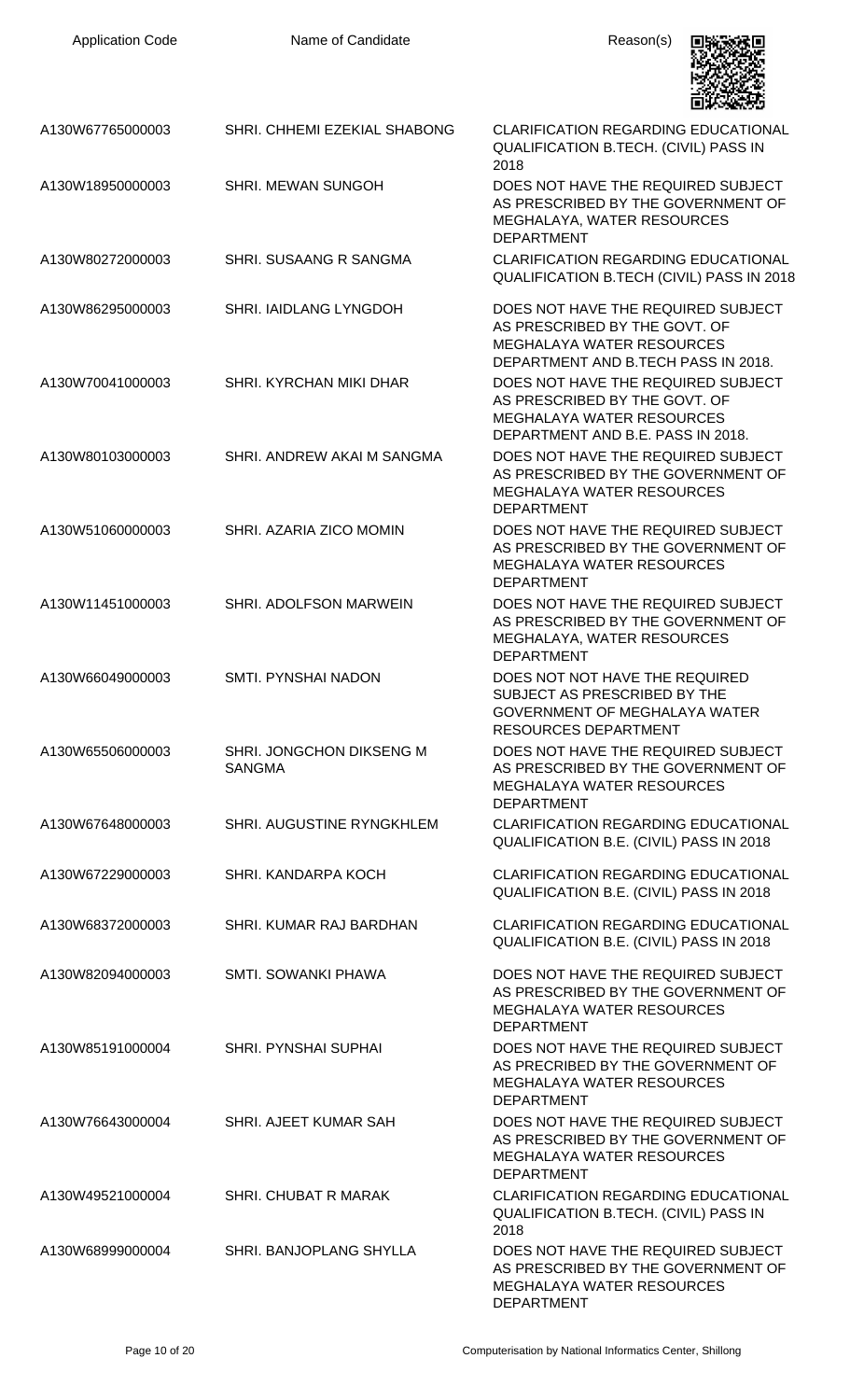| <b>Application Code</b> | Name of Candidate                                  | Reason(s)                                                                                                                          |
|-------------------------|----------------------------------------------------|------------------------------------------------------------------------------------------------------------------------------------|
| A130W69186000004        | <b>SHRI. RAHUL KUMAR</b>                           | DOES NOT HAVE THE REQUIRED SUBJECT<br>AS PRESCRIBED BY THE GOVERNMENT OF<br><b>MEGHALAYA WATER RESOURCES</b><br><b>DEPARTMENT</b>  |
| A130W43891000004        | SHRI. JAKSRAM GABIL MOMIN                          | DOES NOT HAVE THE REQUIRED SUBJECT<br>AS PRESCRIBED BY THE GOVERNMENT OF<br><b>MEGHALAYA WATER RESOURCES</b><br><b>DEPARTMENT</b>  |
| A130W68156000004        | SHRI. HARKET KHONGSNGI                             | DOES NOT HAVE THE REQUIRED SUBJECT<br>AS PRESCRIBED BY THE GOVERNMENT OF<br><b>MEGHALAYA WATER RESOURCES</b><br><b>DEPARTMENT</b>  |
| A130W64348000004        | SHRI. WELLTHINKSON R MARAK                         | <b>CLARIFICATION REGARDING EDUCATIONAL</b><br>QUALIFICATION B.E. (CIVIL) PASS IN 2018                                              |
| A130W35289000004        | <b>SHRI. BARDIAN JAKGRIK GURI</b><br><b>SANGMA</b> | NOC NOT FURNISHED                                                                                                                  |
| A130W71891000004        | SMTI. MARTYL DONDOR WARJRI                         | <b>CLARIFICATION REGARDING EDUCATIONAL</b><br>QUALIFICATION B.E. (CIVIL) PASS IN 2018                                              |
| A130W65334000004        | SHRI. ISSACHAR D SANGMA                            | DOES NOT HAVE THE REQUIRED SUBJECT<br>AS PRESCRIBED BY THE GOVERNMENT OF<br><b>MEGHALAYA WATER RESOURCES</b><br><b>DEPARTMENT</b>  |
| A130W35925000004        | SHRI. WILSON KHARPHULI                             | <b>CLARIFICATION REGARDING EDUCATIONAL</b><br>QUALIFICATION B.TECH. (CIVIL) PASS IN<br>2018                                        |
| A130W73237000004        | SHRI. CHEKUSO D ARENGH                             | DOES NOT HAVE THE REQUIRED SUBJECT<br>AS PRESCRIBED BY THE GOVERNMENT OF<br>MEGHALAYA WATER RESOURCES<br><b>DEPARTMENT</b>         |
| A130W71285000004        | SHRI. BESTERLING SHADAP                            | DOES NOT HAVE THE REQUIRED SUBJECT<br>AS PRESCRIBED BY THE GOVERNMENT OF<br><b>MEGHALAYA WATER RESOURCES</b><br><b>DEPARTMENT</b>  |
| A130W78080000004        | SHRI. MIKE DONBOR MARNGAR                          | DOES NOT HAVE THE REQUIRED<br><b>QUALIFICATION AS PRESCRIBED BY THE</b><br>GOVT. OF MEGHALAYA WATER RESOURCES<br><b>DEPARTMENT</b> |
| A130W86363000004        | SHRI. SHUBHAM SHARMA                               | <b>CLARIFICATION REGARDING EDUCATIONAL</b><br>QUALIFICATION B.E. (CIVIL) PASS IN 2018                                              |
| A130W35105000004        | <b>SHRI. AJAY GUPTA</b>                            | DOES NOT HAVE THE REQUIRED SUBJECT<br>AS PRESCRIBED BY THE GOVERNMENT OF<br>MEGHALAYA, WATER RESOURCES<br><b>DEPARTMENT</b>        |
| A130W79815000004        | SMTI. ANNIEVAREEN LYNGKHOI                         | DOES NOT HAVE THE REQUIRED<br><b>QUALIFICATION AS PRESCRIBED BY THE</b><br>GOVT. OF MEGHALAYA WATER RESOURCES<br><b>DEPARTMENT</b> |
| A130W80931000004        | SHRI. PANKAJ CHOUDHARY                             | DOES NOT HAVE THE REQUIRED SUBJECT<br>AS PRESCRIBED BY THE GOVERNMENT OF<br><b>MEGHALAYA WATER RESOURCES</b><br><b>DEPARTMENT</b>  |
| A130W58204000004        | SHRI. DEISAR MI H KYNJING                          | DOES NOT HAVE THE REQUIRED SUBJECT<br>AS PRESCRIBED BY THE GOVERNMENT OF<br><b>MEGHALAYA WATER RESOURCES</b><br><b>DEPARTMENT</b>  |
| A130W35073000004        | <b>SMTI. JUBILEE S DKHAR</b>                       | DOES NOT HAVE THE REQUIRED SUBJECT<br>AS PRESCRIBED BY THE GOVERNMENT OF<br>MEGHALAYA, WATER RESOURCES<br><b>DEPARTMENT</b>        |
| A130W77421000004        | SMTI. LARISHA W MOMIN                              | DOES NOT HAVE THE REQUIRED SUBJECT<br>AS PRESCRIBED BY THE GOVERNMENT OF<br><b>MEGHALAYA WATER RESOURCES</b><br><b>DEPARTMENT</b>  |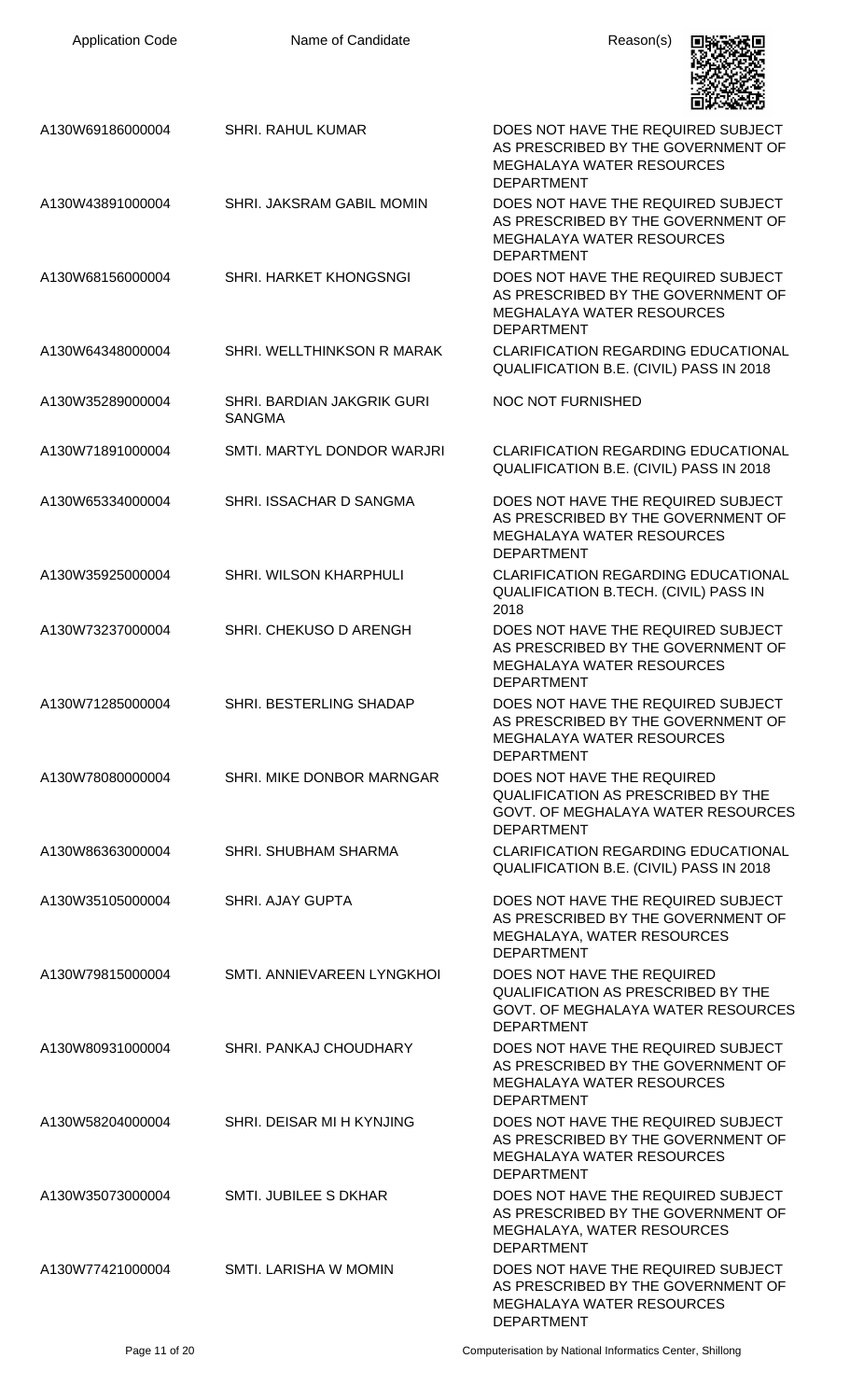

| A130W40930000004 | <b>SHRI. BANKERLANG MEKI SHANBOR</b><br><b>KHARSHIING</b>   | DOES NOT HAVE THE REQUIRED SUBJECT<br>AS PRESCRIBED BY THE GOVERNMENT OF<br><b>MEGHALAYA WATER RESOURCES</b><br><b>DEPARTMENT</b>              |
|------------------|-------------------------------------------------------------|------------------------------------------------------------------------------------------------------------------------------------------------|
| A130W81305000004 | <b>SHRI. TAMSON PADU</b>                                    | DOES NOT HAVE THE REQUIRED SUBJECT<br>AS PRESCRIBED BY THE GOVERNMENT OF<br><b>MEGHALAYA WATER RESOURCES</b><br><b>DEPARTMENT</b>              |
| A130W82381000005 | SHRI. ACHIM JAKRA A SANGMA                                  | DOES NOT HAVE THE REQUIRED SUBJECT<br>AS PRESCRIBED BY THE GOVT. OF<br><b>MEGHALAYA WATER RESOURCES</b><br>DEPARTMENT AND B.TECH PASS IN 2018. |
| A130W70249000005 | SHRI. TEGAN TEGITE SANGMA                                   | DOES NOT HAVE THE REQUIRED SUBJECT<br>AS PRESCRIBED BY THE GOVT. OF<br><b>MEGHALAYA WATER RESOURCES</b><br>DEPARTMENT AND B.E. PASS IN 2018.   |
| A130W48834000005 | <b>SHRI. NEKEL PYNBIANGLANG</b><br><b>LYNGDOH MAWPHLANG</b> | DOES NOT HAVE THE REQUIRED SUBJECT<br>AS PRESCRIBED BY THE GOVERNMENT OF<br><b>MEGHALAYA WATER RESOURCES</b><br><b>DEPARTMENT</b>              |
| A130W45713000005 | SHRI. EMBHAHLANG DHAR HEK                                   | DOES NOT HAVE THE REQUIRED SUBJECT<br>AS PRESCRIBED BY THE GOVERNMENT OF<br><b>MEGHALAYA WATER RESOURCES</b><br><b>DEPARTMENT</b>              |
| A130W81526000005 | SHRI. ARMO DEJAK MANDA SANGMA                               | <b>CLARIFICATION REGARDING EDUCATIONAL</b><br>QUALIFICATION B.TECH (CIVIL) PASS IN 2018                                                        |
| A130W85147000005 | SMTI. AMERIOCA THANGKHIEW                                   | <b>CLARIFICATION REGARDING EDUCATIONAL</b><br>QUALIFICATION B.TECH (CIVIL) PASS IN 2018                                                        |
| A130W67549000005 | SHRI. DONLY S KHARNAIOR                                     | <b>CLARIFICATION REGARDING EDUCATIONAL</b><br><b>QUALIFICATION B.TECH (CIVIL) PASS IN 2018</b>                                                 |
| A130W79807000005 | SMTI. CLARIBEL CHRISTY IAWIM                                | CLARIFICATION REGARDING EDUCATIONAL<br>QUALIFICATION B.TECH (CIVIL) PASS IN 2018                                                               |
| A130W51308000005 | SMTI. NOONMAY RANGSA MARAK                                  | DOES NOT HAVE THE REQUIRED SUBJECT<br>AS PRESCRIBED BY THE GOVERNMENT OF<br><b>MEGHALAYA WATER RESOURCES</b><br><b>DEPARTMENT</b>              |
| A130W52406000005 | SHRI. YANGSKHEM HAME LYNGDOH                                | DOES NOT HAVE THE REQUIRED SUBJECT<br>AS PRESCRIBED BY THE GOVERNMENT OF<br><b>MEGHALAYA WATER RESOURCES</b><br><b>DEPARTMENT</b>              |
| A130W38841000005 | SMTI. DAFFIWANSA LALOO                                      | DOES NOT HAVE THE REQUIRED SUBJECT<br>AS PRESCRIBED BY THE GOVERNMENT OF<br><b>MEGHALAYA WATER RESOURCES</b><br><b>DEPARTMENT</b>              |
| A130W83432000005 | SHRI. ELVIN MANFRED NONGKHLAW                               | <b>CLARIFICATION REGARDING EDUCATIONAL</b><br>QUALIFICATION B.TECH (CIVIL) PASS IN 2018                                                        |
| A130W67218000005 | SHRI. NAZARIO SILGAM K. MARAK                               | <b>CLARIFICATION REGARDING EDUCATIONAL</b><br>QUALIFICATION B.TECH. (CIVIL) PASS IN<br>2018                                                    |
| A130W36718000005 | SMTI. NORININA N. SANGMA                                    | <b>CLARIFICATION REGARDING EDUCATIONAL</b><br>QUALIFICATION B.TECH. (CIVIL) PASS IN<br>2018                                                    |
| A130W74094000005 | SHRI. WALLAM JINGHUN NONGSIEJ                               | <b>CLARIFICATION REGARDING EDUCATIONAL</b><br><b>QUALIFICATION B.TECH. (CIVIL) PASS IN</b><br>2018                                             |
| A130W81838000005 | SHRI. ZEESHAN ZAKIR                                         | DOES NOT HAVE THE REQUIRED SUBJECT<br>AS PRESCRIBED BY THE GOVT. OF<br><b>MEGHALAYA WATER RESOURCES</b><br>DEPARTMENT AND B.TECH PASS IN 2018. |
| A130W67574000005 | SHRI. WESTERSON PAKYNTEIN                                   | <b>CLARIFICATION REGARDING EDUCATIONAL</b><br>QUALIFICATION B.TECH. (CIVIL) PASS IN<br>2018                                                    |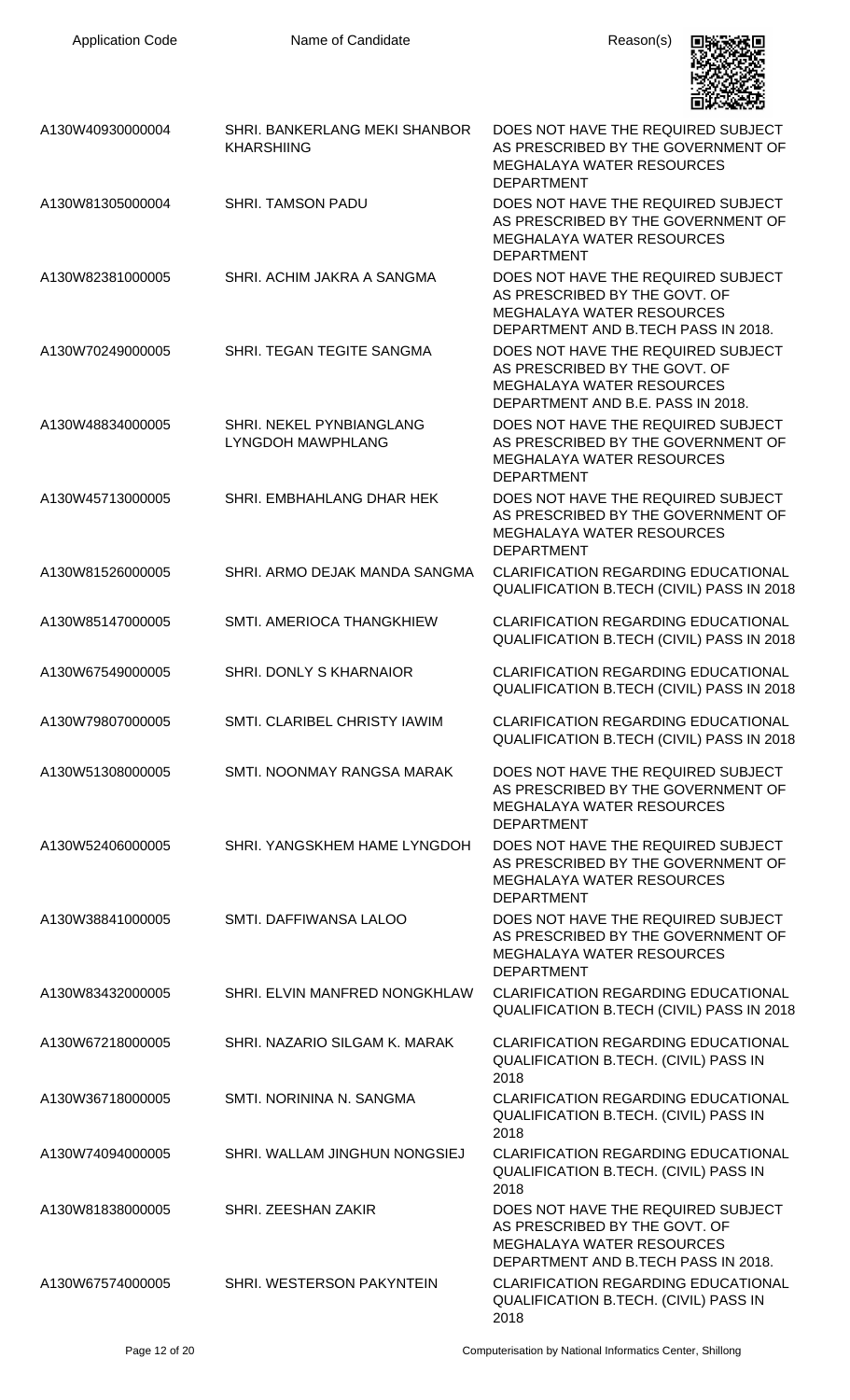| <b>Application Code</b> | Name of Candidate                         | Reason(s)                                                                                                                                     |
|-------------------------|-------------------------------------------|-----------------------------------------------------------------------------------------------------------------------------------------------|
| A130W64295000005        | <b>SMTI, CHARITY MARBANIANG</b>           | <b>CLARIFICATION REGARDING EDUCATIONAL</b><br>QUALIFICATION B.TECH. (CIVIL) PASS IN<br>2018                                                   |
| A130W38735000005        | SMTI. INDIYANA N ARENGH                   | <b>CLARIFICATION REGARDING EDUCATIONAL</b><br>QUALIFICATION B.E. (CIVIL) PASS IN 2018                                                         |
| A130W67490000005        | SHRI. MANBHALANG DIENGDOH                 | <b>CLARIFICATION REGARDING EDUCATIONAL</b><br>QUALIFICATION B.E. (CIVIL) PASS IN 2018                                                         |
| A130W68887000005        | SMTI. SECOURITY KURBAH                    | DOES NOT HAVE THE REQUIRED SUBJECT<br>AS PRESCRIBED BY THE GOVERNMENT OF<br><b>MEGHALAYA WATER RESOURCES</b><br><b>DEPARTMENT</b>             |
| A130W15686000005        | <b>SHRI. CONDINESS DKHAR</b>              | DOES NOT HAVE THE REQUIRED<br><b>QUALIFICATION AS PRESCRIBED BY THE</b><br>GOVT. OF MEGHALAYA WATER RESOURCES<br><b>DEPARTMENT</b>            |
| A130W73036000005        | SHRI. DAKYNMAWLANG WARJRI                 | DOES NOT HAVE THE REQUIRED SUBJECT<br>AS PRESCRIBED BY THE GOVT. OF<br><b>MEGHALAYA WATER RESOURCES</b><br>DEPARTMENT AND B.E. PASS IN 2018.  |
| A130W32215000005        | SHRI. HEITHMU CHULLET                     | DOES NOT HAVE THE REQUIRED SUBJECT<br>AS PRESCRIBED BY THE GOVERNMENT OF<br>MEGHALAYA, WATER RESOURCES<br><b>DEPARTMENT</b>                   |
| A130W85251000005        | SHRI. RIJESSING WARJRI                    | DOES NOT HAVE THE REQUIRED SUBJECT<br>AS PRESCRIBED BY THE GOVT. OF<br><b>MEGHALAYA WATER RESOURCES</b><br>DEPARTMENT AND B.TECH PASS IN 2018 |
| A130W72292000005        | <b>SMTI. TENGSIME G MOMIN</b>             | DOES NOT HAVE THE REQUIRED SUBJECT<br>AS PRESCRIBED BY THE GOVT. OF<br><b>MEGHALAYA WATER RESOURCES</b><br>DEPARTMENT AND B.E. PASS IN 2018.  |
| A130W77268000005        | SMTI. IBADALUMLANG CHYNE                  | DOES NOT HAVE THE REQUIRED SUBJECT<br>AS PRESCRIBED BY THE GOVERNMENT OF<br><b>MEGHALAYA WATER RESOURCES</b><br><b>DEPARTMENT</b>             |
| A130W16709000005        | SHRI. CHESMUSH CH MARAK                   | DOES NOT HAVE THE REQUIRED SUBJECT<br>AS PRESCRIBED BY THE GOVERNMENT OF<br>MEGHALAYA, WATER RESOURCES<br><b>DEPARTMENT</b>                   |
| A130W41819000006        | SHRI. KHRAWLANG KHONGSIT                  | DOES NOT HAVE THE REQUIRED SUBJECT<br>AS PRESCRIBED BY THE GOVERNMENT OF<br><b>MEGHALAYA WATER RESOURCES</b><br><b>DEPARTMENT</b>             |
| A130W46025000006        | SMTI. MEBALAAI SYIEMIONG                  | DOES NOT HAVE THE REQUIRED SUBJECT<br>AS PRESCRIBED BY THE GOVT. OF<br><b>MEGHALAYA WATER RESOURCES</b><br>DEPARTMENT AND B.TECH PASS IN 2018 |
| A130W79539000006        | SMTI. AUDRELIA SHANGPLIANG                | <b>CLARIFICATION REGARDING EDUCATIONAL</b><br>QUALIFICATION B.TECH (CIVIL) PASS IN 2018                                                       |
| A130W46503000006        | SMTI. DEIMONLANG NONGTDU                  | DOES NOT HAVE THE REQUIRED SUBJECT<br>AS PRESCRIBED BY THE GOVERNMENT OF<br><b>MEGHALAYA WATER RESOURCES</b><br><b>DEPARTMENT</b>             |
| A130W63370000006        | <b>SMTI. ROUSALIN JYRWA</b>               | DOES NOT HAVE THE REQUIRED SUBJECT<br>AS PRESCRIBED BY THE GOVERNMENT OF<br><b>MEGHALAYA WATER RESOURCES</b><br><b>DEPARTMENT</b>             |
| A130W71088000006        | SMTI. MANHAKANI PAPIAH                    | DOES NOT HAVE THE REQUIRED SUBJECT<br>AS PRESCRIBED BY THE GOVT. OF<br><b>MEGHALAYA WATER RESOURCES</b><br>DEPARTMENT AND B.TECH PASS IN 2018 |
| A130W81367000006        | SHRI. SYLVESTER RICHARD<br><b>LYNGDOH</b> | DOES NOT HAVE THE REQUIRED SUBJECT<br>AS PRESCRIBED BY THE GOVERNMENT OF<br>MEGHALAYA WATER RESOURCES                                         |

Page 13 of 20 **Computerisation by National Informatics Center, Shillong**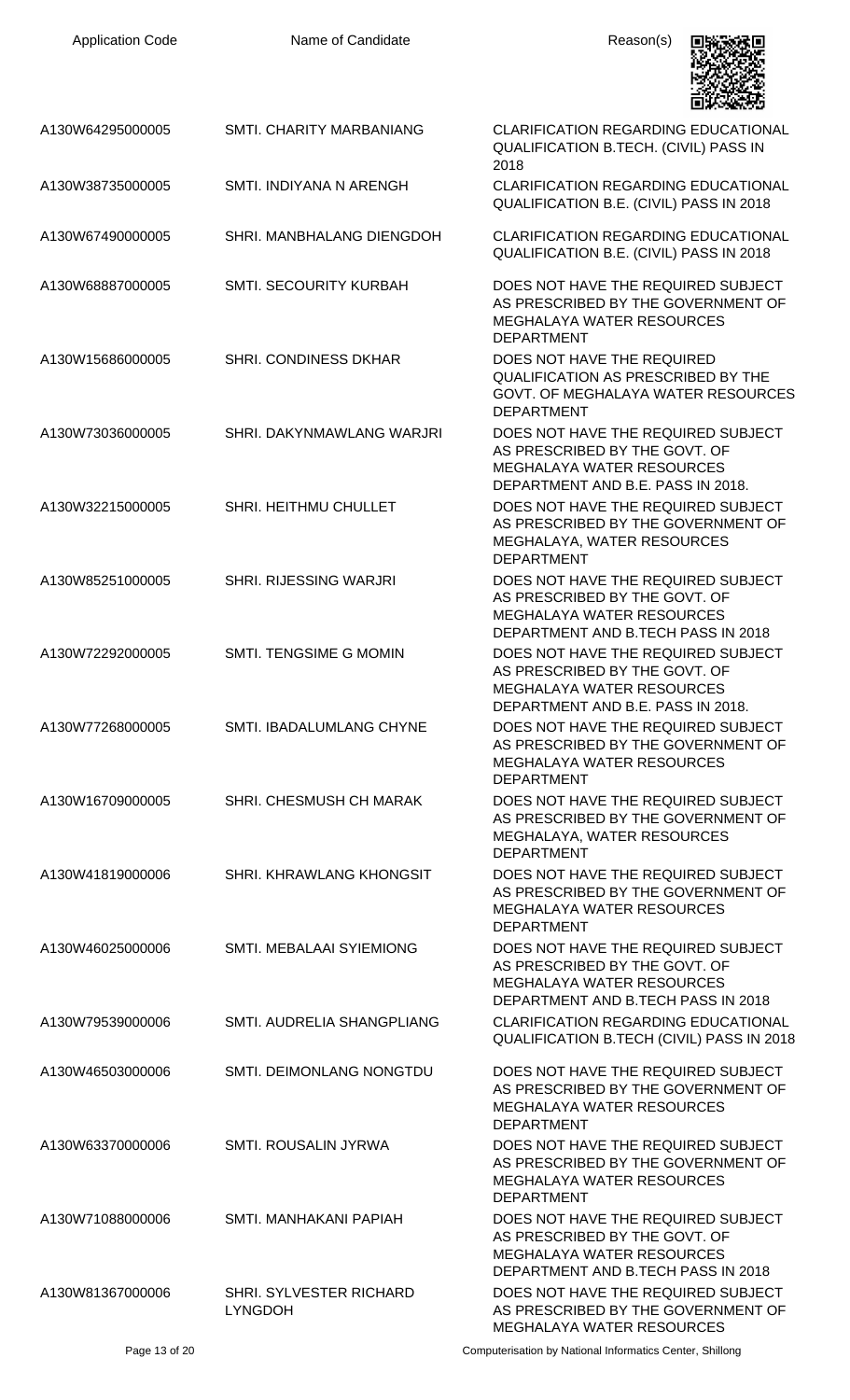

| A130W54486000006 | SMTI. RISAKANI PHAWA                       | DOES NOT HAVE THE REQUIRED SUBJECT<br>AS PRESCRIBED BY THE GOVERNMENT OF<br><b>MEGHALAYA WATER RESOURCES</b>                                   |
|------------------|--------------------------------------------|------------------------------------------------------------------------------------------------------------------------------------------------|
| A130W64278000006 | SHRI. WILLIAM CHENEY D MARAK               | <b>DEPARTMENT</b><br><b>CLARIFICATION REGARDING EDUCATIONAL</b><br>QUALIFICATION B.E. (CIVIL) PASS IN 2018                                     |
| A130W38817000006 | SHRI. TENNYSON KHARMUJAI                   | DOES NOT HAVE THE REQUIRED<br><b>QUALIFICATION AS PRESCRIBED BY THE</b><br>GOVT. OF MEGHALAYA WATER RESOURCES<br><b>DEPARTMENT</b>             |
| A130W38089000006 | SHRI. MELBOURNE KID SYIEMIONG              | DOES NOT HAVE REQUIRED SUBJECT AS<br>PRESCRIBED BY THE GOVERNMENT OF<br><b>MEGHALAYA WATER RESOURCES</b><br><b>DEPARTMENT</b>                  |
| A130W58955000006 | <b>SMTI. LAMSUK NONGTDU</b>                | DOES NOT HAVE THE REQUIRED SUBJECT<br>AS PRESCRIBED BY THE GOVERNMENT OF<br><b>MEGHALAYA WATER RESOURCES</b><br><b>DEPARTMENT</b>              |
| A130W19305000006 | <b>SHRI. SUKUMAR DAS</b>                   | DOES NOT HAVE THE REQUIRED SUBJECT<br>AS PRESCRIBED BY THE GOVERNMENT OF<br>MEGHALAYA, WATER RESOURCES<br><b>DEPARTMENT</b>                    |
| A130W50358000006 | <b>SHRI. BIKRAM GHOSH</b>                  | DOES NOT HAVE THE REQUIRED SUBJECT<br>AS PRESCRIBED BY THE GOVERNMENT OF<br><b>MEGHALAYA WATER RESOURCES</b><br><b>DEPARTMENT</b>              |
| A130W39024000006 | SMTI. ANABASHISHA WAHLANG                  | DOES NOT HAVE THE REQUIRED SUBJECT<br>AS PRESCRIBED BY THE GOVERNMENT OF<br><b>MEGHALAYA WATER RESOURCES</b><br><b>DEPARTMENT</b>              |
| A130W64563000007 | SHRI. TERENCE NENGMINZA<br><b>SANGMA</b>   | DOES NOT HAVE THE REQUIRED SUBJECT<br>AS PRESCRIBED BY THE GOVERNMENT OF<br>MEGHALAYA WATER RESOURCES<br><b>DEPARTMENT</b>                     |
| A130W21193000007 | SHRI. TENGKAM G MOMIN                      | <b>CLARIFICATION REGARDING EDUCATIONAL</b><br>QUALIFICATION B.E. (CIVIL) PASS IN 2018                                                          |
| A130W82256000007 | SHRI. ENCHEANG G MOMIN                     | DOES NOT HAVE THE REQUIRED SUBJECT<br>AS PRESCRIBED BY THE GOVERNMENT OF<br><b>MEGHALAYA WATER RESOURCES</b><br><b>DEPARTMENT</b>              |
| A130W85824000007 | <b>SMTI. JACINTA JYRWA</b>                 | DOES NOT HAVE THE REQUIRED SUBJECT<br>AS PRESCRIBED BY THE GOVT. OF<br><b>MEGHALAYA WATER RESOURCES</b><br>DEPARTMENT AND B.TECH PASS IN 2018. |
| A130W72721000007 | SHRI. BADONBOR HYNNIEWTA                   | <b>CLARIFICATION REGARDING EDUCATIONAL</b><br>QUALIFICATION B.TECH. (CIVIL) PASS IN<br>2018                                                    |
| A130W75675000007 | SHRI. WELLBIRTHSTONE<br><b>KHARMAWLONG</b> | DOES NOT HAVE THE REQUIRED SUBJECT<br>AS PRESCRIBED BY THE GOVT. OF<br><b>MEGHALAYA WATER RESOURCES</b><br>DEPARTMENT AND B.TECH PASS IN 2018. |
| A130W49370000007 | SHRI. JOYSTARDING LYNGDOH                  | DOES NOT HAVE THE REQUIRED SUBJECT<br>AS PRESCRIBED BY THE GOVERNMENT OF<br><b>MEGHALAYA WATER RESOURCES</b><br><b>DEPARTMENT</b>              |
| A130W52718000007 | SHRI. RYNGKAT LALOO                        | DOES NOT HAVE THE REQUIRED SUBJECT<br>AS PRESCRIBED BY THE GOVERNMENT OF<br><b>MEGHALAYA WATER RESOURCES</b><br><b>DEPARTMENT</b>              |
| A130W50141000007 | SHRI. EVERSHAINING LYNGDOH                 | DOES NOT HAVE THE REQUIRED SUBJECT<br>AS PRESCRIBED BY THE GOVERNMENT OF<br>MEGHALAYA WATER RESOURCES                                          |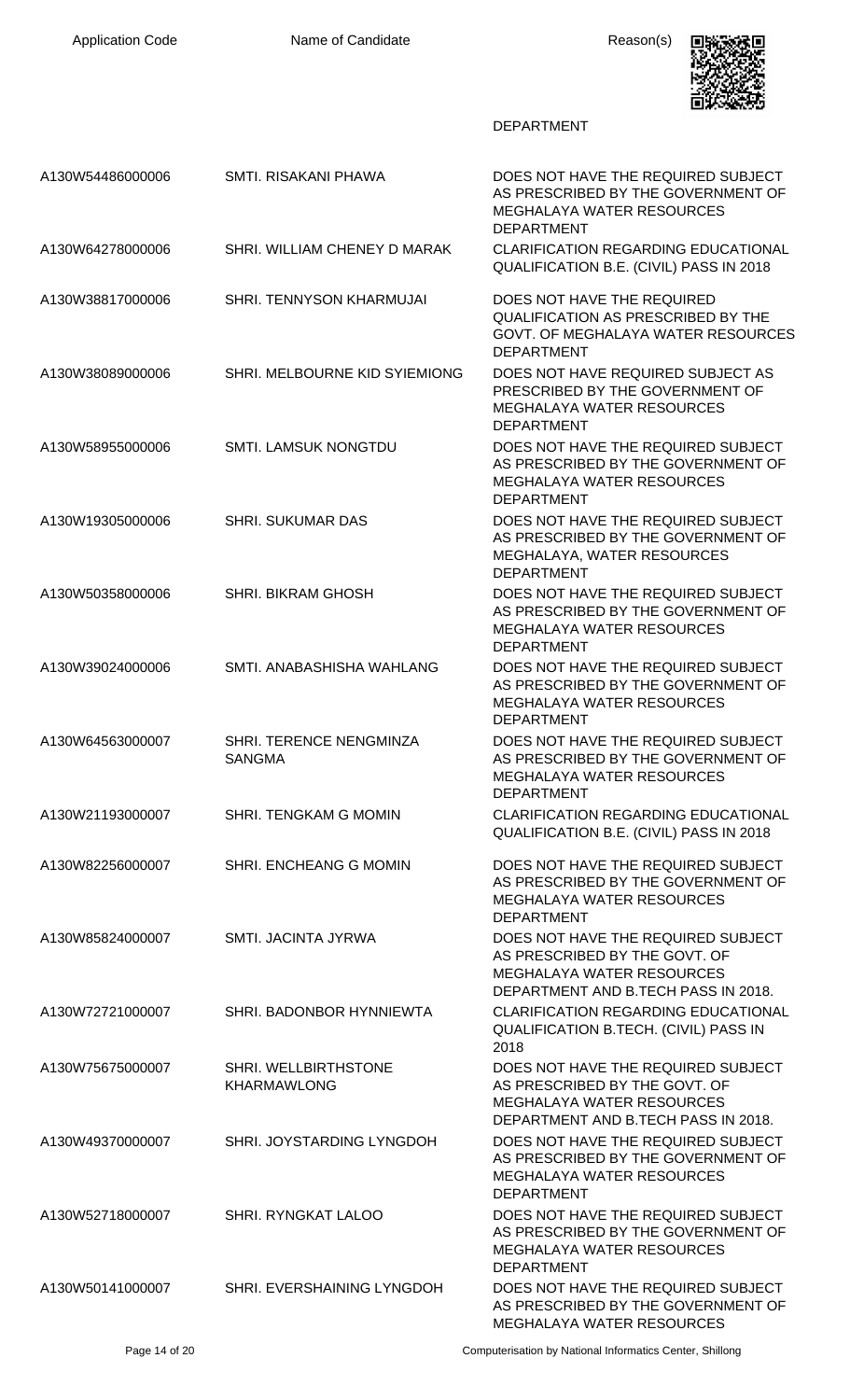

| A130W68248000007 | SHRI. PYNBHALANG TMUNG         | <b>CLARIFICATION REGARDING EDUCATIONAL</b><br>QUALIFICATION B.TECH (CIVIL) PASS IN 2018                                            |
|------------------|--------------------------------|------------------------------------------------------------------------------------------------------------------------------------|
| A130W32290000007 | <b>SHRI. SPAINLY PAKEM</b>     | DOES NOT HAVE THE REQUIRED SUBJECT<br>AS PRESCRIBED BY THE GOVERNMENT OF<br>MEGHALAYA, WATER RESOURCES<br><b>DEPARTMENT</b>        |
| A130W81626000007 | SMTI. DAMERA R MARAK           | <b>CLARIFICATION REGARDING EDUCATIONAL</b><br>QUALIFICATION B.E. (CIVIL) PASS IN 2018                                              |
| A130W05382000007 | <b>SHRI. HILLARY SUNA</b>      | DOES NOT HAVE THE REQUIRED SUBJECT<br>AS PRESCRIBED BY THE GOVERNMENT OF<br>MEGHALAYA, WATER RESOURCES<br><b>DEPARTMENT</b>        |
| A130W20246000007 | SHRI, WANSHANRI S CHYNE        | DOES NOT HAVE THE REQUIRED<br><b>QUALIFICATION AS PRESCRIBED BY THE</b><br>GOVT. OF MEGHALAYA WATER RESOURCES<br><b>DEPARTMENT</b> |
| A130W64234000008 | <b>SHRI. BLASSIUS PYNGROPE</b> | <b>CLARIFICATION REGARDING EDUCATIONAL</b><br>QUALIFICATION B.TECH. (CIVIL) PASS IN<br>2018                                        |
| A130W50575000008 | SHRI, ROBIN N. MARAK           | DOES NOT HAVE THE REQUIRED SUBJECT<br>AS PRESCRIBED BY THE GOVERNMENT OF<br><b>MEGHALAYA WATER RESOURCES</b><br><b>DEPARTMENT</b>  |
| A130W76394000008 | <b>SHRI. KHAIRUL ISLAM</b>     | <b>CLARIFICATION REGARDING EDUCATIONAL</b><br>QUALIFICATION B.TECH (CIVIL) PASS IN 2018                                            |
| A130W23032000008 | SHRI. PHUKAN CHANDRA HAJONG    | DOES NOT HAVE THE REQUIRED SUBJECT<br>AS PRESCRIBED BY THE GOVERNMENT OF<br>MEGHALAYA, WATER RESOURCES<br><b>DEPARTMENT</b>        |
| A130W70333000008 | SMTI. SANTALYNE LYNGDOH        | <b>OVERAGED</b>                                                                                                                    |
| A130W85666000008 | SHRI. FRANCIS TEGETE SANGMA    | <b>CLARIFICATION REGARDING EDUCATIONAL</b><br>QUALIFICATION B.E. (CIVIL) PASS IN 2018                                              |
| A130W80336000008 | SHRI. BIKRAM CHAKRABORTY       | DOES NOT HAVE THE REQUIRED SUBJECT<br>AS PRESCRIBED BY THE GOVERNMENT OF<br><b>MEGHALAYA WATER RESOURCES</b><br><b>DEPARTMENT</b>  |
| A130W69373000008 | <b>SHRI. JASPER SUCHIANG</b>   | <b>CLARIFICATION REGARDING EDUCATIONAL</b><br>QUALIFICATION B.E. (CIVIL) PASS IN 2018                                              |
| A130W68040000008 | <b>SHRI. STEVENSON RANI</b>    | <b>CLARIFICATION REGARDING EDUCATIONAL</b><br>QUALIFICATION B.E. (CIVIL) PASS IN 2018                                              |
| A130W01111000008 | SMTI. FRISIANA KOKSI SANGMA    | DOES NOT HAVE THE REQUIRED SUBJECT<br>AS PRESCRIBED BY THE GOVERNMENT OF<br>MEGHALAYA, WATER RESOURCES<br>DEPARTMENT.              |
| A130W49023000008 | SHRI. FRESHNEW N. SIANGSHAI    | DOES NOT HAVE THE REQUIRED SUBJECT<br>AS PRESCRIBED BY THE GOVERNMENT OF<br><b>MEGHALAYA WATER RESOURCES</b><br><b>DEPARTMENT</b>  |
| A130W38092000009 | <b>SHRI. HEIRATAMI SHYLLA</b>  | DOES NOT HAVE THE REQUIRED SUBJECT<br>AS PRESCRIBED BY THE GOVERNMENT OF<br><b>MEGHALAYA WATER RESOURCES</b><br><b>DEPARTMENT</b>  |
| A130W85672000009 | SHRI. WANSANBOR WARJRI         | <b>CLARIFICATION REGARDING EDUCATIONAL</b><br><b>QUALIFICATION WATER RESOURCES</b><br><b>ENGINEERING PASS IN 2018.</b>             |
| A130W55368000009 | SHRI. DAWCHYNNAMIKI IONGWAI    | DOES NOT HAVE THE REQUIRED SUBJECT<br>AS PRESCRIBED BY THE GOVERNMENT OF<br>MEGHALAYA WATER RESOURCES                              |
| Page 15 of 20    |                                | Computerisation by National Informatics Center, Shillong                                                                           |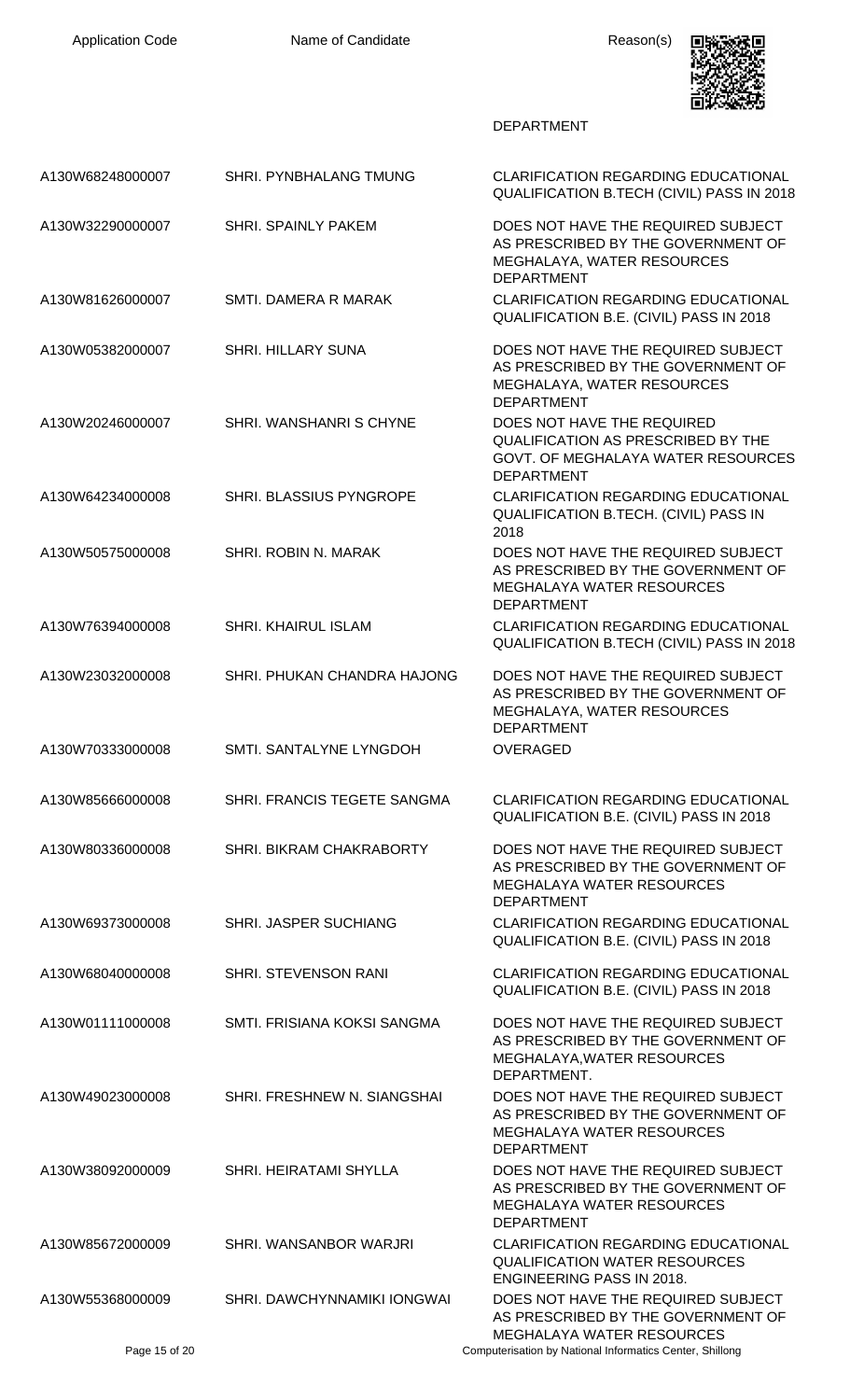

| A130W75678000009 | SHRI. PATTIAN CHEARA RANGSA<br><b>MARAK</b> | <b>CLARIFICATION REGARDING EDUCATIONAL</b><br>QUALIFICATION B.TECH (CIVIL) PASS IN 2018                                           |
|------------------|---------------------------------------------|-----------------------------------------------------------------------------------------------------------------------------------|
| A130W74924000009 | SHRI. DAMEKEE BLAH                          | <b>CLARIFICATION REGARDING EDUCATIONAL</b><br>QUALIFICATION B.TECH (CIVIL) PASS IN 2018                                           |
| A130W18713000009 | SHRI. USERFUL TLANG                         | DOES NOT HAVE THE REQUIRED SUBJECT<br>AS PRESCRIBED BY THE GOVERNMENT OF<br>MEGHALAYA, WATER RESOURCES<br><b>DEPARTMENT</b>       |
| A130W06666000009 | <b>SHRI. BABIANGLANG NONGKHLAW</b>          | DOES NOT HAVE THE REQUIRED SUBJECT<br>AS PRESCRIBED BY THE GOVERNMENT OF<br>MEGHALAYA, WATER RESOURCES<br><b>DEPARTMENT</b>       |
| A130W17555000009 | SHRI. PANTURA AGASSI R.MARAK                | DOES NOT HAVE THE REQUIRED SUBJECT<br>AS PRESCRIBED BY THE GOVERNMENT OF<br>MEGHALAYA, WATER RESOURCES<br><b>DEPARTMENT</b>       |
| A130W66967000009 | SHRI. EBRINSON SYNNAH                       | <b>CLARIFICATION REGARDING EDUCATIONAL</b><br>QUALIFICATION B.TECH (CIVIL) PASS IN<br>2018.                                       |
| A130W37152000009 | <b>SHRI. TIMJIM K MOMIN</b>                 | DOES NOT HAVE THE REQUIRED SUBJECT<br>AS PRESCRIBED BY THE GOVERNMENT<br><b>MEGHALAYA WATER RESOURCES</b><br><b>DEPARTMENT</b>    |
| A130W32507000009 | SMTI. NORIMCHI CH MOMIN                     | DOES NOT HAVE THE REQUIRED SUBJECT<br>AS PRESCRIBED BY THE GOVERNMENT OF<br>MEGHALAYA, WATER RESOURCES<br><b>DEPARTMENT</b>       |
| A130W26442000010 | SHRI. ZOLTAN N SANGMA                       | DOES NOT HAVE THE REQUIRED SUBJECT<br>AS PRESCRIBED BY THE GOVERNMENT OF<br>MEGHALAYA, WATER RESOURCES<br><b>DEPARTMENT</b>       |
| A130W35587000010 | <b>SMTI, RINIKI BIAM</b>                    | DOES NOT HAVE THE REQUIRED SUBJECT<br>AS PRESCRIBED BY THE GOVERNMENT OF<br>MEGHALAYA, WATER RESOURCES<br><b>DEPARTMENT</b>       |
| A130W77525000010 | SMTI. MILI KRAMSAPI                         | DOES NOT HAVE THE REQUIRED SUBJECT<br>AS PRESCRIBED BY THE GOVERNMENT OF<br><b>MEGHALAYA WATER RESOURCES</b><br><b>DEPARTMENT</b> |
| A130W49976000010 | SHRI. RIBUD SING SYNREM                     | DOES NOT HAVE THE REQUIRED SUBJECT<br>AS PRESCRIBED BY THE GOVERNMENT OF<br><b>MEGHALAYA WATER RESOURCES</b><br><b>DEPARTMENT</b> |
| A130W79227000010 | SMTI. TIPSNGI LYTEP SNGI LYTEP              | DOES NOT HAVE THE REQUIRED SUBJECT<br>AS PRESCRIBED BY THE GOVERNMENT OF<br><b>MEGHALAYA WATER RESOURCES</b><br><b>DEPARTMENT</b> |
| A130W38087000010 | SHRI. CHUSAL RYAN GABIL MOMIN               | DOES NOT HAVE REQUIRED SUBJECT AS<br>PRESCRIBED BY THE GOVERNMENT OF<br>MEGHALAYA WATER RESOURCES<br><b>DEPARTMENT</b>            |
| A130W35036000010 | <b>SHRI, DAMANKI BIAM</b>                   | DOES NOT HAVE THE REQUIRED SUBJECT<br>AS PRESCRIBED BY THE GOVERNMENT OF<br>MEGHALAYA, WATER RESOURCES<br><b>DEPARTMENT</b>       |
| A130W58840000010 | <b>SHRI. CHWAMIKI LAKIANG</b>               | DOES NOT HAVE THE REQUIRED SUBJECT<br>AS PRESCRIBED BY THE GOVERNMENT OF<br><b>MEGHALAYA WATER RESOURCES</b><br><b>DEPARTMENT</b> |
| A130W35615000011 | SMTI. ANISHA LAMIN                          | DOES NOT HAVE THE REQUIRED SUBJECT<br>AS PRESCRIBED BY THE GOVERNMENT OF<br>MEGHALAYA, WATER RESOURCES                            |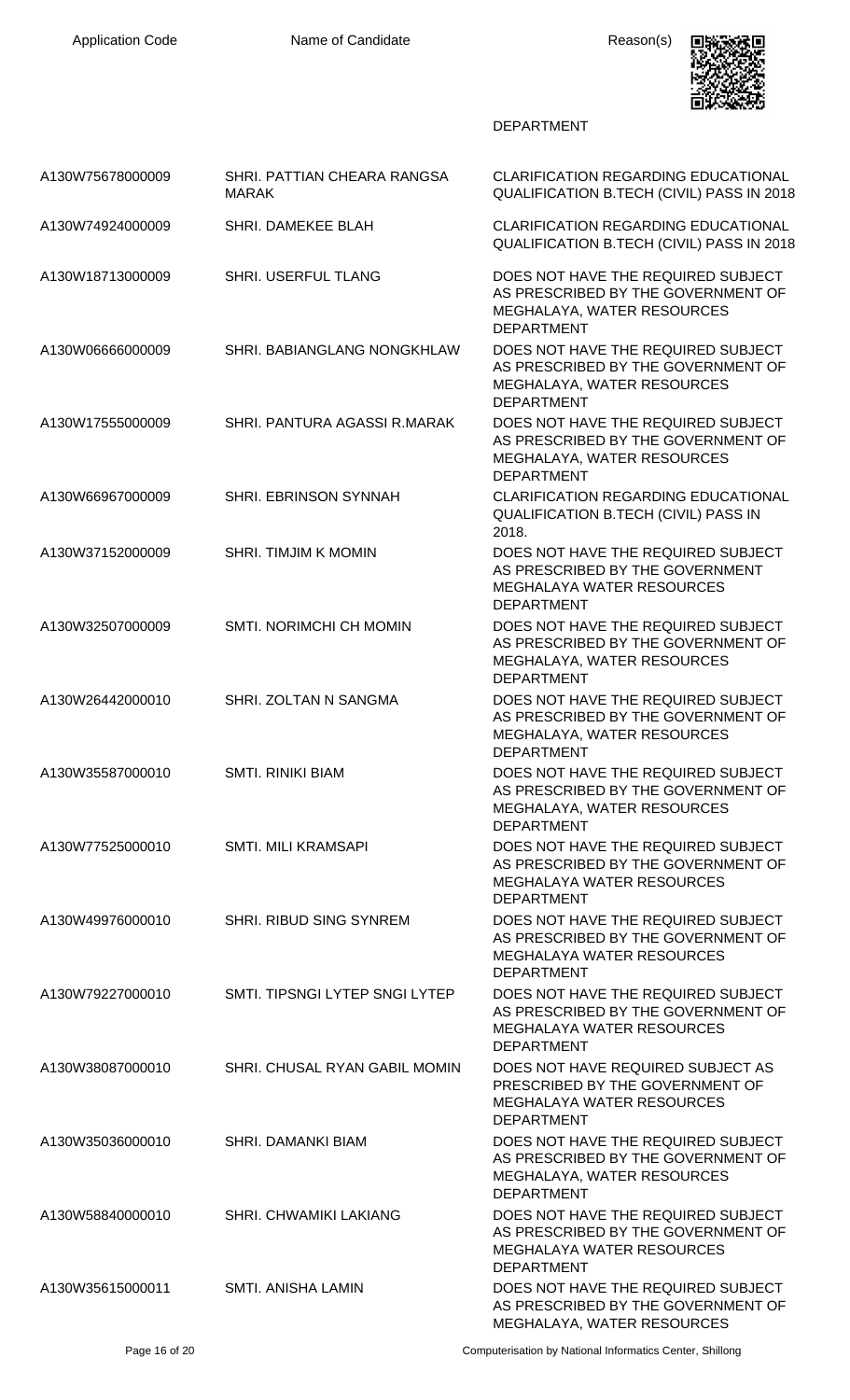

| A130W33767000011 | SHRI. CHRISTOPHER S SANGMA                   | DOES NOT HAVE THE REQUIRED SUBJECT<br>AS PRESCRIBED BY THE GOVERNMENT OF<br>MEGHALAYA, WATER RESOURCES<br><b>DEPARTMENT</b>                    |
|------------------|----------------------------------------------|------------------------------------------------------------------------------------------------------------------------------------------------|
| A130W21729000011 | SHRI. BUDDEISUK SUCHIANG                     | DOES NOT HAVE THE REQUIRED SUBJECT<br>AS PRESCRIBED BY THE GOVERNMENT OF<br>MEGHALAYA, WATER RESOURCES<br><b>DEPARTMENT</b>                    |
| A130W45844000011 | SHRI. RAYNOLD MARWEIN                        | <b>CLARIFICATION REGARDING EDUCATIONAL</b><br><b>QUALIFICATION B.TECH. (CIVIL) PASS IN</b><br>2018                                             |
| A130W17695000011 | SHRI. KITKUPAR KHYRIEM                       | DOES NOT HAVE THE REQUIRED SUBJECT<br>AS PRESCRIBED BY THE GOVERNMENT OF<br>MEGHALAYA, WATER RESOURCES<br><b>DEPARTMENT</b>                    |
| A130W35617000011 | SHRI. BANTEINAM MASSAR                       | DOES NOT HAVE THE REQUIRED SUBJECT<br>AS PRESCRIBED BY THE GOVERNMENT<br><b>MEGHALAYA WATER RESOURCES</b><br><b>DEPARTMENT</b>                 |
| A130W14675000012 | SHRI. BLAJIED KUPAR LYNGDOH                  | <b>OVERAGED</b>                                                                                                                                |
| A130W69979000012 | SHRI. MONTUBOR MRONG MARAK                   | DOES NOT HAVE THE REQUIRED SUBJECT<br>AS PRESCRIBED BY THE GOVERNMENT OF<br><b>MEGHALAYA WATER RESOURCES</b><br><b>DEPARTMENT</b>              |
| A130W32078000012 | SHRI. TENGSAM DALBOT SHIRA                   | DOES NOT HAVE THE REQUIRED SUBJECT<br>AS PRESCRIBED BY THE GOVERNMENT OF<br>MEGHALAYA, WATER RESOURCES<br><b>DEPARTMENT</b>                    |
| A130W85319000012 | SHRI. ANGGO CERZA<br><b>CHAMBUGONG MARAK</b> | <b>CLARIFICATION REGARDING EDUCATIONAL</b><br><b>QUALIFICATION WATER RESOURCES</b><br><b>ENGINEERING PASS IN 2018.</b>                         |
| A130W80690000012 | SHRI. WILLFRED WARJRI                        | CLARIFICATION REGARDING EDUCATIONAL<br><b>QUALIFICATION WATER RESOURCES</b><br><b>ENGINEERING PASS IN 2018.</b>                                |
| A130W80375000012 | SHRI. GARETH RAYNER CHALLAM                  | CLARIFICATION REGARDING EDUCATIONAL<br>QUALIFICATION B.TECH (CIVIL) PASS IN 2018                                                               |
| A130W37642000012 | SMTI. NOKRAKKI J. SANGMA                     | DOES NOT HAVE THE REQUIRED SUBJECT<br>AS PRESCRIBED BY THE GOVERNMENT<br><b>MEGHALAYA WATER RESOURCES</b><br><b>DEPARTMENT</b>                 |
| A130W77824000012 | SMTI. DANIA A SANGMA                         | DOES NOT HAVE THE REQUIRED SUBJECT<br>AS PRESCRIBED BY THE GOVT. OF<br><b>MEGHALAYA WATER RESOURCES</b><br>DEPARTMENT AND B.TECH PASS IN 2018. |
| A130W75077000012 | SMTI. DANSE G SANGMA                         | DOES NOT HAVE THE REQUIRED SUBJECT<br>AS PRESCRIBED BY THE GOVERNMENT OF<br><b>MEGHALAYA WATER RESOURCES</b><br><b>DEPARTMENT</b>              |
| A130W32689000013 | <b>SMTI. FIDELLIA SUN</b>                    | DOES NOT HAVE THE REQUIRED SUBJECT<br>AS PRESCRIBED BY THE GOVERNMENT OF<br>MEGHALAYA, WATER RESOURCES<br><b>DEPARTMENT</b>                    |
| A130W06465000013 | SHRI. SENGMIN D SANGMA                       | DOES NOT HAVE THE REQUIRED SUBJECT<br>AS PRESCRIBED BY THE GOVERNMENT OF<br>MEGHALAYA, WATER RESOURCES<br><b>DEPARTMENT</b>                    |
| A130W06556000013 | SHRI. KITBOKLANG SHONGWAN                    | <b>CLARIFICATION REGARDING EDUCATIONAL</b><br>QUALIFICATION B.E. (CIVIL) PASS IN 2018                                                          |
| A130W75879000013 | SMTI. SIMCHI D SANGMA                        | <b>CLARIFICATION REGARDING EDUCATIONAL</b><br>QUALIFICATION B.TECH (CIVIL) PASS IN 2018                                                        |
|                  |                                              |                                                                                                                                                |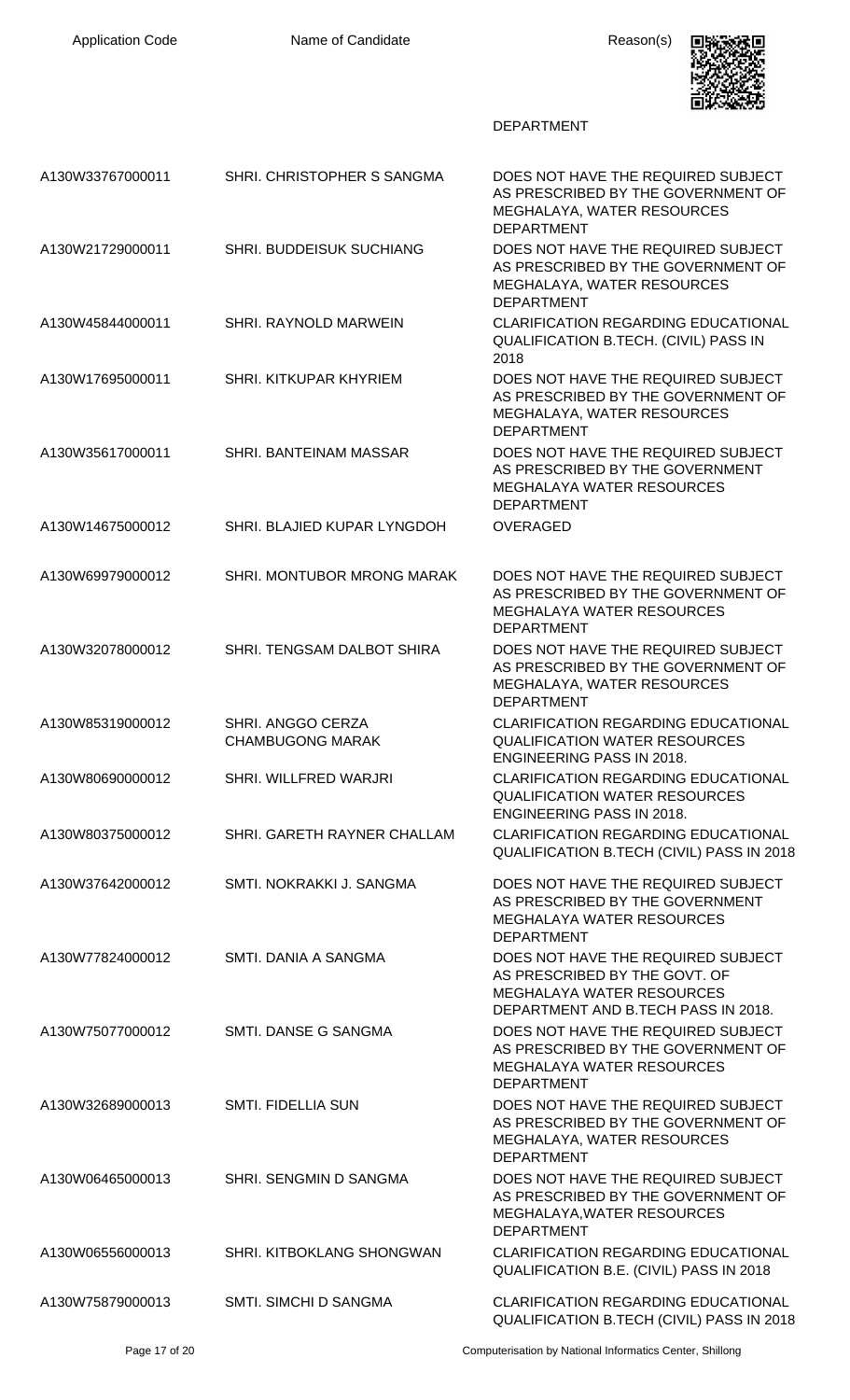| <b>Application Code</b> | Name of Candidate                           | Reason(s)                                                                                                                                      |
|-------------------------|---------------------------------------------|------------------------------------------------------------------------------------------------------------------------------------------------|
| A130W12229000013        | SHRI. LEPING M MARAK                        | DOES NOT HAVE THE REQUIRED SUBJECT<br>AS PRESCRIBED BY THE GOVERNMENT OF<br>MEGHALAYA, WATER RESOURCES<br><b>DEPARTMENT</b>                    |
| A130W75227000013        | SHRI. SALAKIM RANGSA MARAK                  | DOES NOT HAVE THE REQUIRED SUBJECT<br>AS PRESCRIBED BY THE GOVERNMENT OF<br><b>MEGHALAYA WATER RESOURCES</b><br><b>DEPARTMENT</b>              |
| A130W69932000013        | SMTI. HAMEDARI MARBANIANG                   | DOES NOT HAVE THE REQUIRED SUBJECT<br>AS PRESCRIBED BY THE GOVERNMENT OF<br><b>MEGHALAYA WATER RESOURCES</b><br><b>DEPARTMENT</b>              |
| A130W69920000015        | SHRI. BAJITBORLANG L CHYNE                  | DOES NOT HAVE THE REQUIRED SUBJECT<br>AS PRESCRIBED BY THE GOVERNMENT OF<br><b>MEGHALAYA WATER RESOURCES</b><br><b>DEPARTMENT</b>              |
| A130W67386000015        | SHRI. WANBUDPURA LYNGDOH                    | <b>CLARIFICATION REGARDING EDUCATIONAL</b><br>QUALIFICATION B.TECH. (CIVIL) PASS IN<br>2018                                                    |
| A130W13271000015        | SHRI. BANAIBOR PYRBOT                       | DOES NOT HAVE THE REQUIRED<br>QUALIFICATION AS PRESCRIBED BY THE<br>GOVT. OF MEGHALAYA WATER RESOURCES<br>DEPARTMENT.                          |
| A130W35971000016        | SHRI. ORICLESTAR MARBANIANG                 | DOES NOT HAVE THE REQUIRED SUBJECT<br>AS PRESCRIBED BY THE GOVERNMENT<br>MEGHALAYA WATER RESOURCES<br><b>DEPARTMENT</b>                        |
| A130W82717000016        | SHRI. MONDIP N MARAK                        | <b>CLARIFICATION REGARDING EDUCATIONAL</b><br>QUALIFICATION B.E. (CIVIL) PASS IN 2018                                                          |
| A130W66529000016        | SHRI. SKELTON LYNGDOH                       | <b>CLARIFICATION REGARDING EDUCATIONAL</b><br>QUALIFICATION B.E. (CIVIL) PASS IN 2018                                                          |
| A130W11992000016        | SHRI. WANLAMBOK WARBAH                      | DOES NOT HAVE THE REQUIRED SUBJECT<br>AS PRESCRIBED BY THE GOVERNMENT OF<br>MEGHALAYA, WATER RESOURCES<br><b>DEPARTMENT</b>                    |
| A130W77360000016        | SHRI. ARKISHEMBHA SOHLIYA                   | <b>CLARIFICATION REGARDING EDUCATIONAL</b><br>QUALIFICATION B.TECH (CIVIL) PASS IN 2018                                                        |
| A130W82174000017        | <b>SHRI. SIXSTAR SUCHIANG</b>               | <b>CLARIFICATION REGARDING EDUCATIONAL</b><br>QUALIFICATION B.E. (CIVIL) PASS IN 2018                                                          |
| A130W13672000017        | SHRI. SILSANG BISLE N. SANGMA               | DOES NOT HAVE THE REQUIRED SUBJECT<br>AS PRESCRIBED BY THE GOVERNMENT OF<br>MEGHALAYA, WATER RESOURCES<br><b>DEPARTMENT</b>                    |
| A130W67488000017        | SMTI, NAVITA MARY LYNGDOH<br><b>NONGBRI</b> | DOES NOT HAVE THE REQUIRED SUBJECT<br>AS PRESCRIBED BY THE GOVT. OF<br><b>MEGHALAYA WATER RESOURCES</b><br>DEPARTMENT AND B.TECH PASS IN 2018. |
| A130W50789000018        | <b>SHRI. AJITAV KOCH</b>                    | DOES NOT HAVE THE REQUIRED SUBJECT<br>AS PRESCRIBED BY THE GOVERNMENT OF<br><b>MEGHALAYA WATER RESOURCES</b><br><b>DEPARTMENT</b>              |
| A130W21282000018        | SHRI. PHILEMON D SANGMA                     | DOES NOT HAVE THE REQUIRED SUBJECT<br>AS PRESCRIBED BY THE GOVERNMENT OF<br>MEGHALAYA, WATER RESOURCES<br><b>DEPARTMENT</b>                    |
| A130W82335000018        | SMTI. BIDANCHISA S SANGMA                   | DOES NOT HAVE THE REQUIRED SUBJECT<br>AS PRESCRIBED BY THE GOVT. OF<br><b>MEGHALAYA WATER RESOURCES</b><br>DEPARTMENT AND B.TECH PASS IN 2018. |
| A130W43615000018        | SMTI. SHAILINTA L LYNGKHOI                  | DOES NOT HAVE THE REQUIRED SUBJECT<br>AS PRESCRIBED BY THE GOVERNMENT OF<br><b>MEGHALAYA WATER RESOURCES</b><br><b>DEPARTMENT</b>              |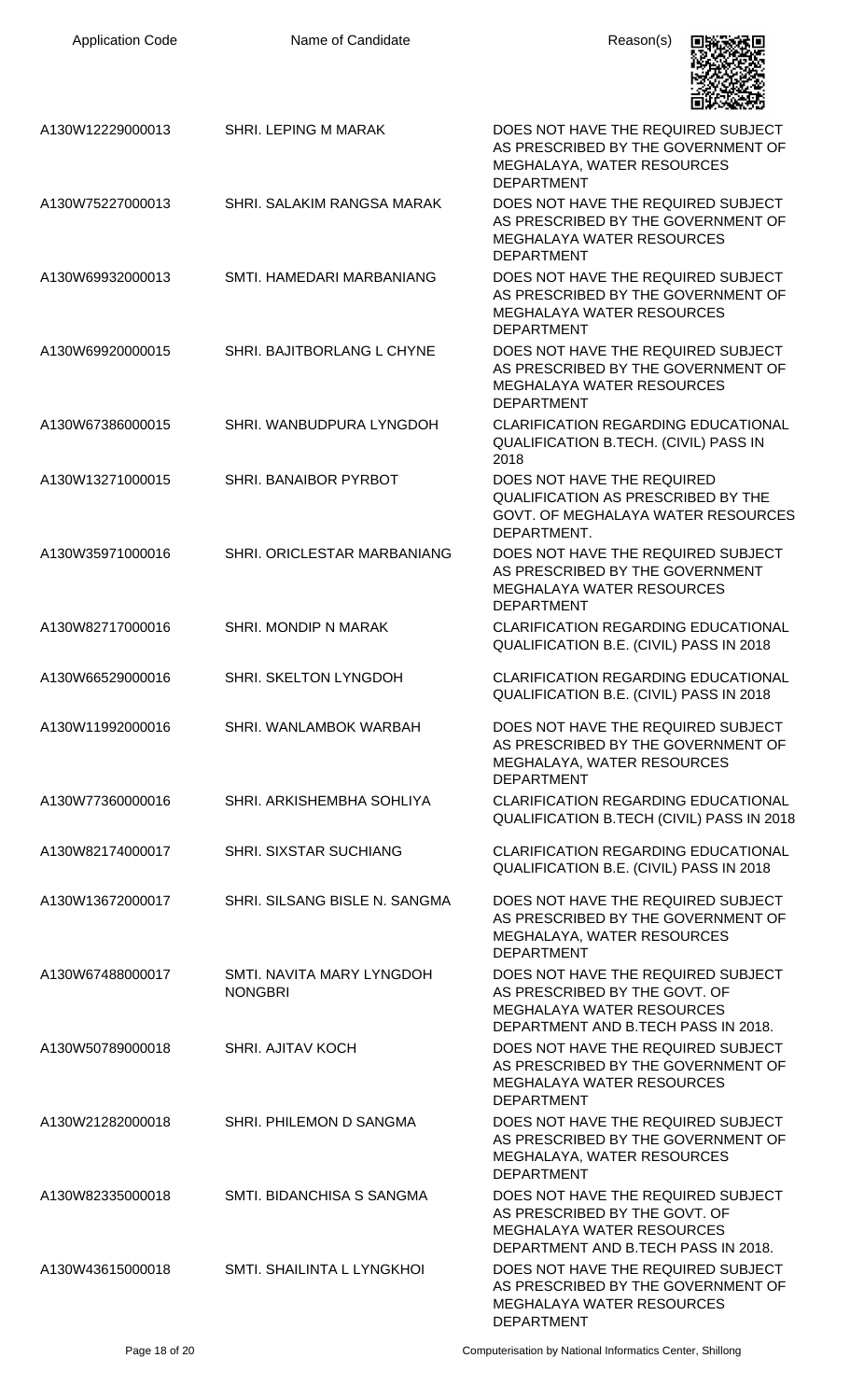| <b>Application Code</b> | Name of Candidate              | Reason(s)                                                                                                                                      |
|-------------------------|--------------------------------|------------------------------------------------------------------------------------------------------------------------------------------------|
| A130W83797000019        | SHRI. HEART CASINGH DKHAR      | <b>CLARIFICATION REGARDING EDUCATIONAL</b><br>QUALIFICATION B.TECH (CIVIL) PASS IN 2018                                                        |
| A130W20967000019        | SHRI. MAJENDRA RABHA           | DOES NOT HAVE THE REQUIRED<br><b>QUALIFICATION AS PRESCRIBED BY THE</b><br>GOVT. OF MEGHALAYA WATER RESOURCES<br><b>DEPARTMENT</b>             |
| A130W82676000020        | SMTI. DAEPHI PALE              | DOES NOT HAVE THE REQUIRED<br><b>QUALIFICATION AS PRESCRIBED BY THE</b><br>GOVT. OF MEGHALAYA WATER RESOURCES<br><b>DEPARTMENT</b>             |
| A130W20303000021        | <b>SHRI. NIKSANG S MOMIN</b>   | DOES NOT HAVE THE REQUIRED SUBJECT<br>AS PRESCRIBED BY THE GOVERNMENT OF<br>MEGHALAYA, WATER RESOURCES<br><b>DEPARTMENT</b>                    |
| A130W37247000021        | SHRI. RODARIO BILGRIK A SANGMA | DOES NOT HAVE THE REQUIRED SUBJECT<br>AS PRESCRIBED BY THE GOVERNMENT<br><b>MEGHALAYA WATER RESOURCES</b><br><b>DEPARTMENT</b>                 |
| A130W20983000022        | SHRI. KARIK WATRE MOMIN        | DOES NOT HAVE THE REQUIRED SUBJECT<br>AS PRESCRIBED BY THE GOVERNMENT OF<br>MEGHALAYA, WATER RESOURCES<br><b>DEPARTMENT</b>                    |
| A130W49653000022        | SHRI. DAMEWAN IONGWAI          | DOES NOT HAVE THE REQUIRED SUBJECT<br>AS PRESCRIBED BY THE GOVERNMENT OF<br><b>MEGHALAYA WATER RESOURCES</b><br><b>DEPARTMENT</b>              |
| A130W72277000022        | SHRI. RICHANMI LAMARE          | <b>CLARIFICATION REGARDING EDUCATIONAL</b><br>QUALIFICATION B.TECH. (CIVIL) PASS IN<br>2018                                                    |
| A130W67431000022        | SHRI. DONKUPAR SYIEMLIEH       | <b>CLARIFICATION REGARDING EDUCATIONAL</b><br>QUALIFICATION B.E. (CIVIL) PASS IN 2018                                                          |
| A130W11558000023        | <b>SHRI. SILSENG B MARAK</b>   | DOES NOT HAVE THE REQUIRED SUBJECT<br>AS PRESCRIBED BY THE GOVERNMENT OF<br>MEGHALAYA, WATER RESOURCES<br><b>DEPARTMENT</b>                    |
| A130W52747000023        | SHRI. KHLAINBOK JYRWA          | DOES NOT HAVE THE REQUIRED SUBJECT<br>AS PRESCRIBED BY THE GOVERNMENT OF<br><b>MEGHALAYA WATER RESOURCES</b><br><b>DEPARTMENT</b>              |
| A130W19952000024        | <b>SHRI. SAMEWON PARIAT</b>    | DOES NOT HAVE THE REQUIRED SUBJECT<br>AS PRESCRIBED BY THE GOVERNMENT OF<br>MEGHALAYA, WATER RESOURCES<br><b>DEPARTMENT</b>                    |
| A130W14353000024        | SMTI. NIOMI A SANGMA           | DOES NOT HAVE THE REQUIRED SUBJECT<br>AS PRESCRIBED BY THE GOVERNMENT OF<br>MEGHALAYA, WATER RESOURCES<br><b>DEPARTMENT</b>                    |
| A130W75189000025        | <b>SMTI. WATSNGEW SYRTI</b>    | DOES NOT HAVE THE REQUIRED SUBJECT<br>AS PRESCRIBED BY THE GOVT. OF<br><b>MEGHALAYA WATER RESOURCES</b><br>DEPARTMENT AND B.TECH PASS IN 2018. |
| A130W74322000025        | SHRI. RONAWEL D SHIRA          | NO DESIRED QUALIFICATION AS<br>PRESCRIBED IN THE ADVERTISEMENT                                                                                 |
| A130W35543000026        | SHRI. SHANKUPAR THABAH         | DOES NOT HAVE THE REQUIRED SUBJECT<br>AS PRESCRIBED BY THE GOVERNMENT OF<br>MEGHALAYA, WATER RESOURCES<br><b>DEPARTMENT</b>                    |
| A130W58859000027        | <b>SHRI. DAMEHI RUMUT</b>      | DOES NOT HAVE THE REQUIRED SUBJECT<br>AS PRESCRIBED BY THE GOVERNMENT OF<br><b>MEGHALAYA WATER RESOURCES</b><br><b>DEPARTMENT</b>              |
| A130W68367000028        | SHRI. DONLANG K BANEY          | <b>CLARIFICATION REGARDING EDUCATIONAL</b><br>QUALIFICATION B.E. (CIVIL) PASS IN 2018                                                          |